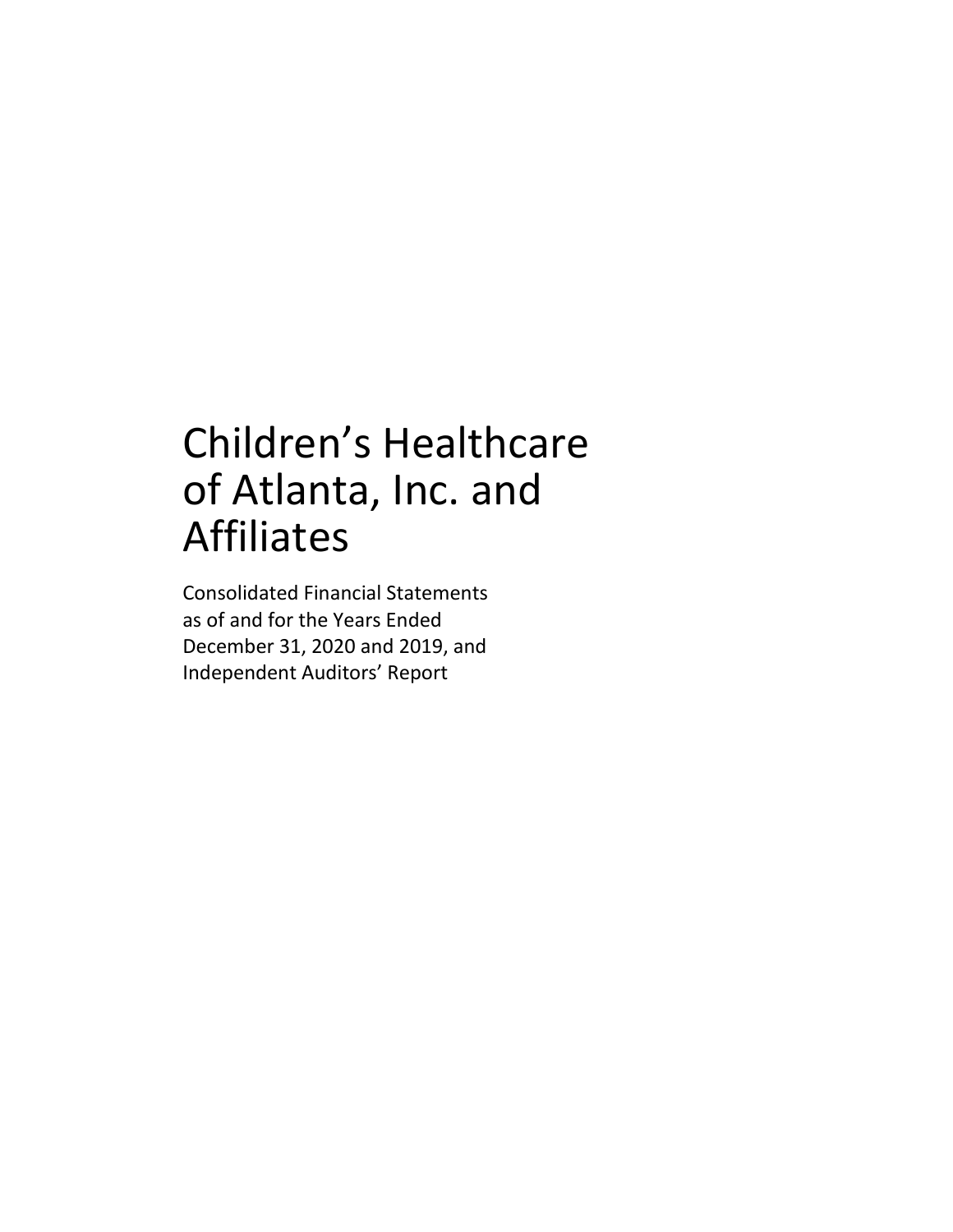#### **TABLE OF CONTENTS**

|                                                                                                | Page    |
|------------------------------------------------------------------------------------------------|---------|
| <b>INDEPENDENT AUDITORS' REPORT</b>                                                            | $1 - 2$ |
| CONSOLIDATED FINANCIAL STATEMENTS AS OF AND FOR THE<br>YEARS ENDED DECEMBER 31, 2020 AND 2019: |         |
| <b>Balance Sheets</b>                                                                          | 3       |
| <b>Statements of Operations</b>                                                                | 4       |
| Statements of Changes in Net Assets                                                            | 5       |
| <b>Statements of Cash Flows</b>                                                                | 6       |
| Notes to Consolidated Financial Statements                                                     | 7–26    |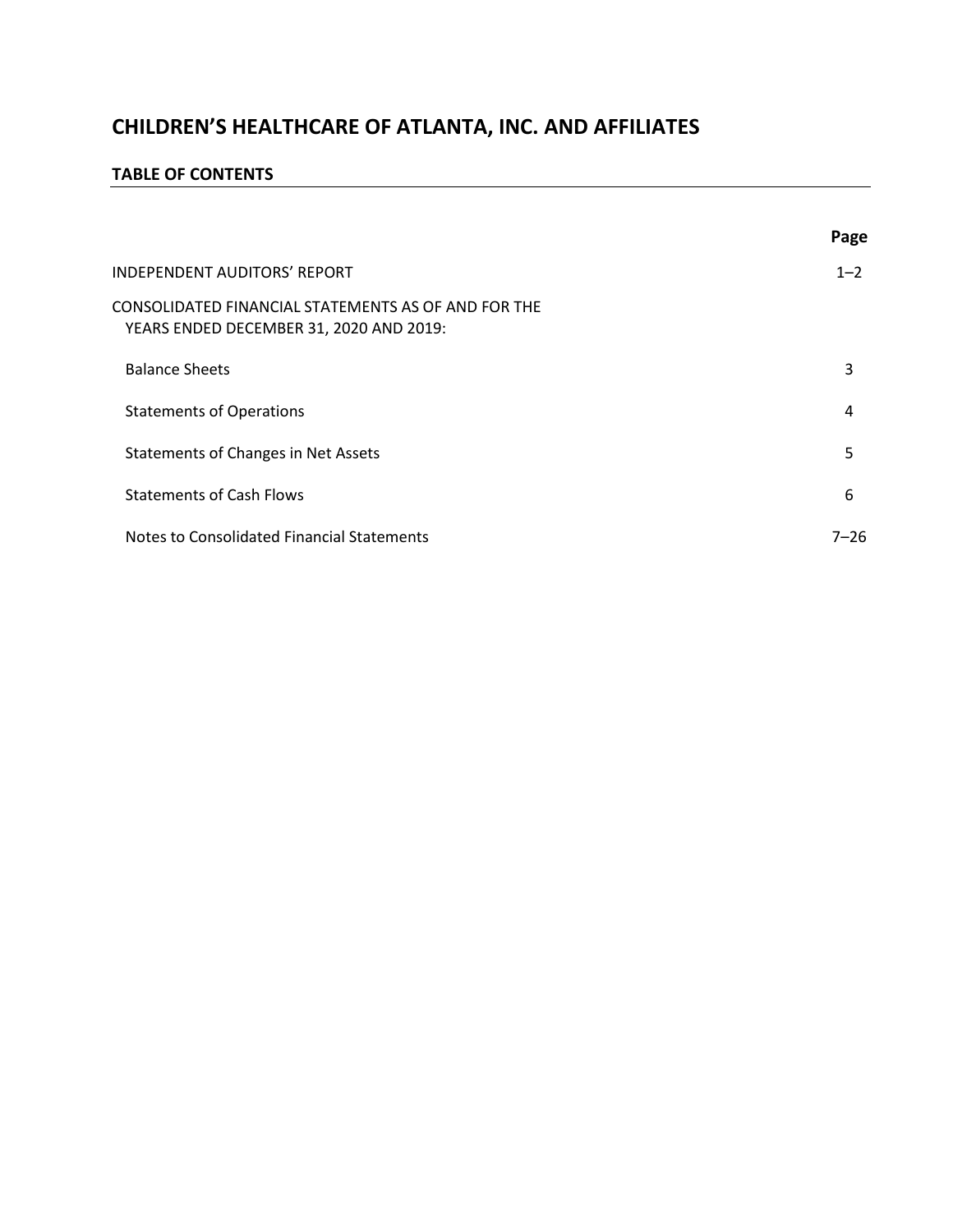# **Deloitte.**

Deloitte & Touche LLP 191 Peachtree Street NE Suite 2000 Atlanta, GA 30303-1943 **USA** 

Tel: +1 404 631 2000 www.deloitte.com

#### **INDEPENDENT AUDITORS' REPORT**

To the Board of Trustees of Children's Healthcare of Atlanta, Inc. and Affiliates Atlanta, Georgia

We have audited the accompanying consolidated financial statements of Children's Healthcare of Atlanta, Inc. (a Georgia not-for-profit corporation) and Affiliates ("Children's"), which comprise the consolidated balance sheets as of December 31, 2020 and 2019, and the related consolidated statements of operations, changes in net assets, and cash flows for the years then ended, and the related notes to consolidated financial statements.

#### **Management's Responsibility for the Consolidated Financial Statements**

Management is responsible for the preparation and fair presentation of these consolidated financial statements in accordance with accounting principles generally accepted in the United States of America; this includes the design, implementation, and maintenance of internal control relevant to the preparation and fair presentation of consolidated financial statements that are free from material misstatement, whether due to fraud or error.

#### **Auditors' Responsibility**

Our responsibility is to express an opinion on these consolidated financial statements based on our audits. We conducted our audits in accordance with auditing standards generally accepted in the United States of America. Those standards require that we plan and perform the audit to obtain reasonable assurance about whether the consolidated financial statements are free from material misstatement.

An audit involves performing procedures to obtain audit evidence about the amounts and disclosures in the consolidated financial statements. The procedures selected depend on the auditor's judgment, including the assessment of the risks of material misstatement of the consolidated financial statements, whether due to fraud or error. In making those risk assessments, the auditor considers internal control relevant to Children's preparation and fair presentation of the consolidated financial statements in order to design audit procedures that are appropriate in the circumstances, but not for the purpose of expressing an opinion on the effectiveness of Children's internal control. Accordingly, we express no such opinion. An audit also includes evaluating the appropriateness of accounting policies used and the reasonableness of significant accounting estimates made by management, as well as evaluating the overall presentation of the consolidated financial statements.

We believe that the audit evidence we have obtained is sufficient and appropriate to provide a basis for our audit opinion.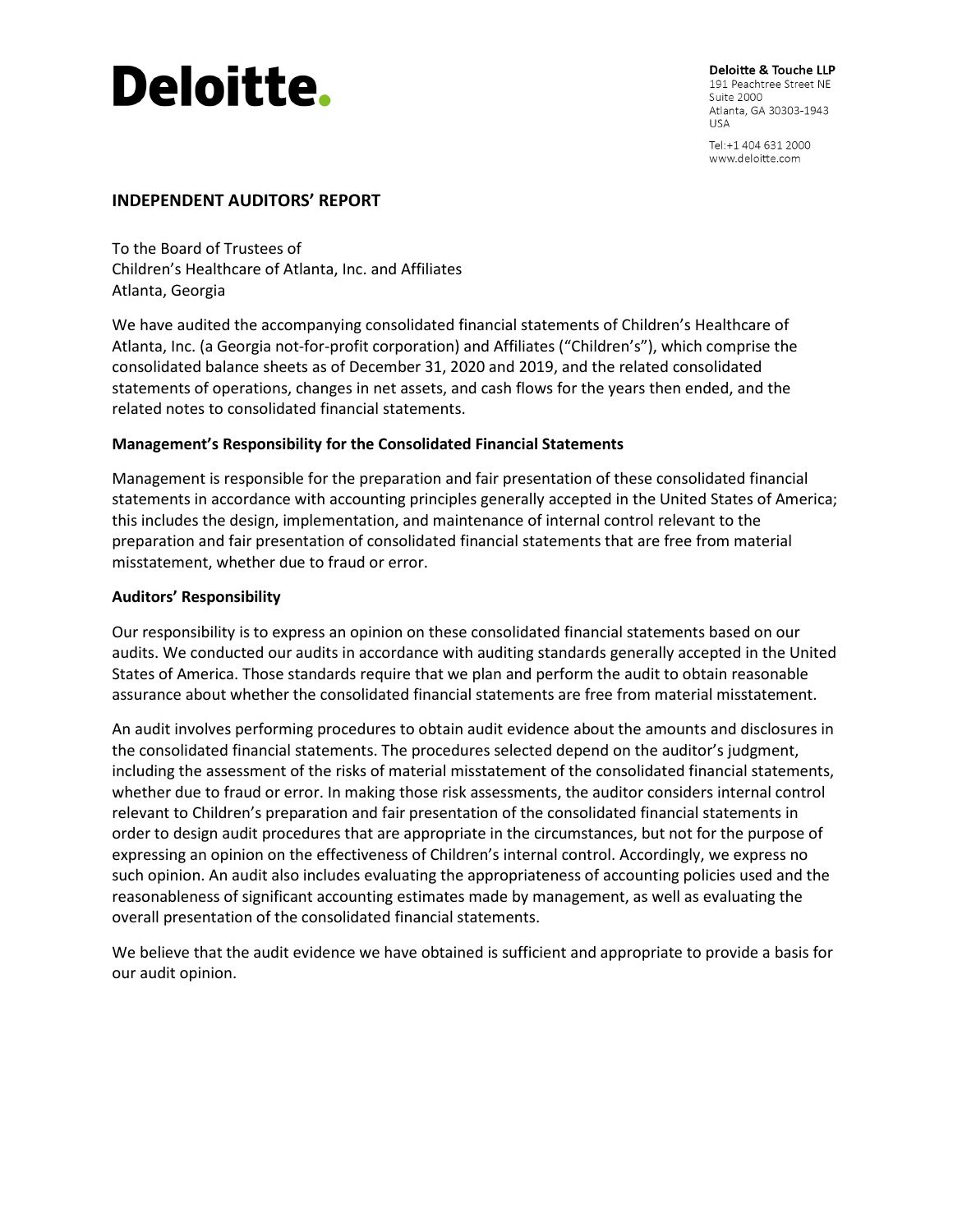#### **Opinion**

In our opinion, the consolidated financial statements referred to above present fairly, in all material respects, the financial position of Children's Healthcare of Atlanta, Inc. and Affiliates as of December 31, 2020 and 2019, and the results of their operations, the changes in net assets, and cash flows for the years then ended in accordance with accounting principles generally accepted in the United States of America.

Deloitte + Touche L4

May 26, 2021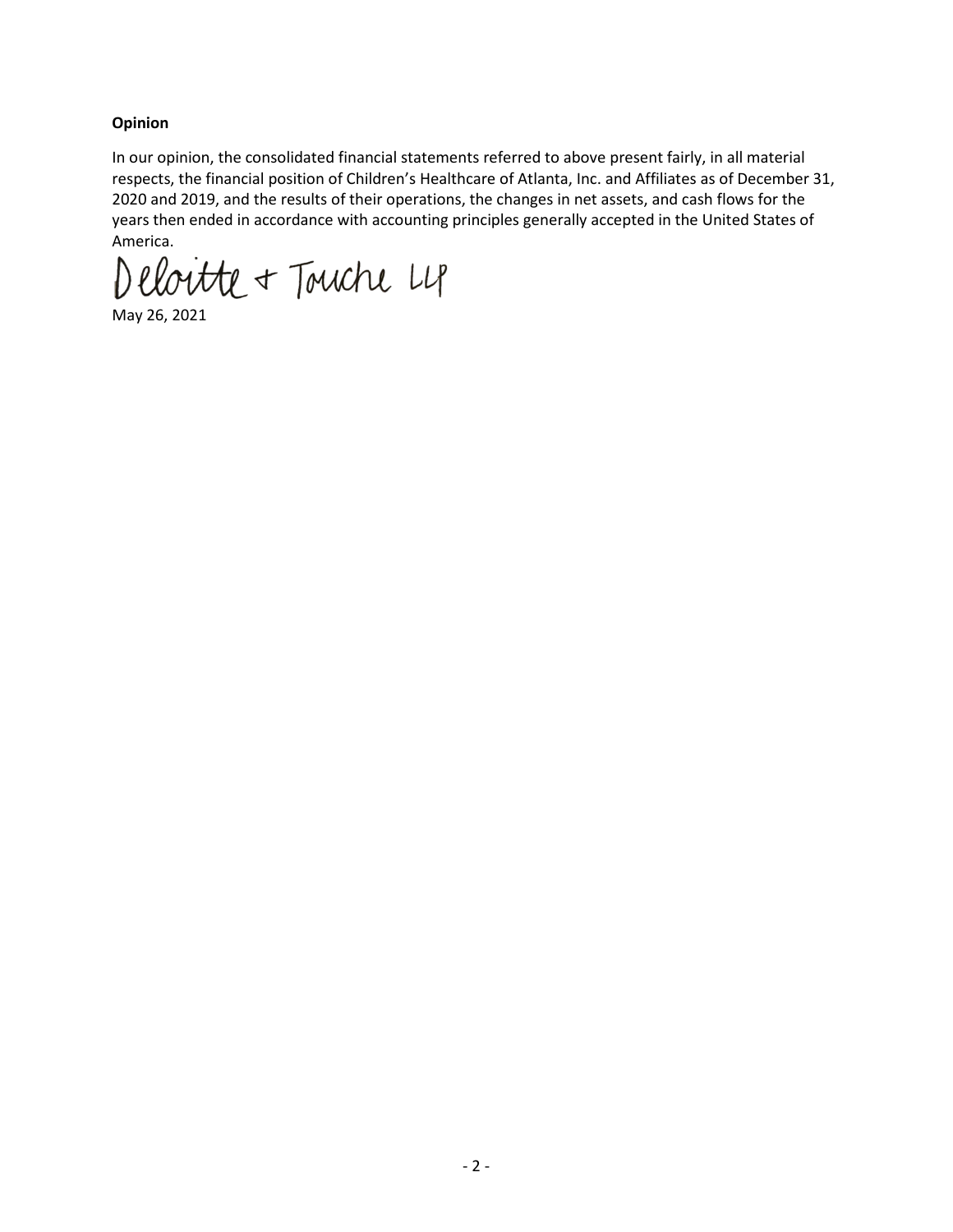#### **CONSOLIDATED BALANCE SHEETS AS OF DECEMBER 31, 2020 AND 2019 (In thousands)**

|                                                                                                             | 2020              | 2019              |
|-------------------------------------------------------------------------------------------------------------|-------------------|-------------------|
| <b>ASSETS</b>                                                                                               |                   |                   |
| <b>CURRENT ASSETS:</b><br>Cash and cash equivalents                                                         | \$161,705         | \$102,722         |
| Assets whose use is limited (Note 5)<br>Patient accounts receivable-net                                     | 57,093<br>261,755 | 57,591<br>233,803 |
| Contributions receivable-net                                                                                | 61,210            | 35,070            |
| Other receivables                                                                                           | 31,155            | 4,832             |
| Supplies and prepaid expenses                                                                               | 49,345            | 46,534            |
| Total current assets                                                                                        | 622,263           | 480,552           |
| <b>ASSETS WHOSE USE IS LIMITED (Note 5)</b>                                                                 | 6,871,975         | 6,032,306         |
| OTHER NONCURRENT ASSETS:                                                                                    |                   |                   |
| Deposits and other assets                                                                                   | 11,333            | 11,586            |
| Right-of-use lease assets (Note 8)<br>Noncurrent contributions receivable-net                               | 45,179<br>204,729 | 53,437<br>65,958  |
| Total other noncurrent assets                                                                               | 261,241           | 130,981           |
| PROPERTY AND EQUIPMENT-Net (Note 1)                                                                         | 1,286,325         | 1,110,163         |
| BENEFICIAL INTERESTS IN TRUSTS                                                                              | 179,723           | 171,109           |
| <b>TOTAL</b>                                                                                                |                   |                   |
|                                                                                                             | \$9,221,527       | \$7,925,111       |
| LIABILITIES AND NET ASSETS                                                                                  |                   |                   |
| <b>CURRENT LIABILITIES:</b>                                                                                 |                   |                   |
| Current maturities of long-term debt                                                                        | \$<br>30,309      | \$<br>35,111      |
| Long-term debt classified as current (Note 7)<br>Current portion of right-of-use lease obligations (Note 8) | 57,093<br>10,045  | 57,591<br>13,205  |
| Current research pledges (Note 1)                                                                           | 35,293            | 22,370            |
| Accounts payable and other                                                                                  | 217,117           | 178,542           |
| Salaries, related taxes, and benefits                                                                       | 64,812            | 80,309            |
| Total current liabilities                                                                                   | 414,669           | 387,128           |
| LONG-TERM DEBT-Net of portion classified as current (Note 7)                                                | 1,218,529         | 1,247,653         |
| NONCURRENT RESEARCH PLEDGES (Note 1)                                                                        | 54,150            | 34,304            |
| RIGHT-OF-USE LEASE OBLIGATIONS (Note 8)                                                                     | 37,226            | 42,103            |
| OTHER NONCURRENT LIABILITIES                                                                                | 178,979           | 128,369           |
| Total noncurrent liabilities                                                                                | 1,488,884         | 1,452,429         |
| COMMITMENTS AND CONTINGENCIES (Note 10)                                                                     |                   |                   |
| <b>NET ASSETS:</b>                                                                                          |                   |                   |
| Without donor restriction                                                                                   | 6,448,669         | 5,439,869         |
| With donor restriction (Note 1)<br>Noncontrolling interests in Surgery Center                               | 861,087<br>8,218  | 636,358<br>9,327  |
| Total net assets                                                                                            | 7,317,974         | 6,085,554         |
|                                                                                                             |                   |                   |
| <b>TOTAL</b>                                                                                                | \$9,221,527       | \$7,925,111       |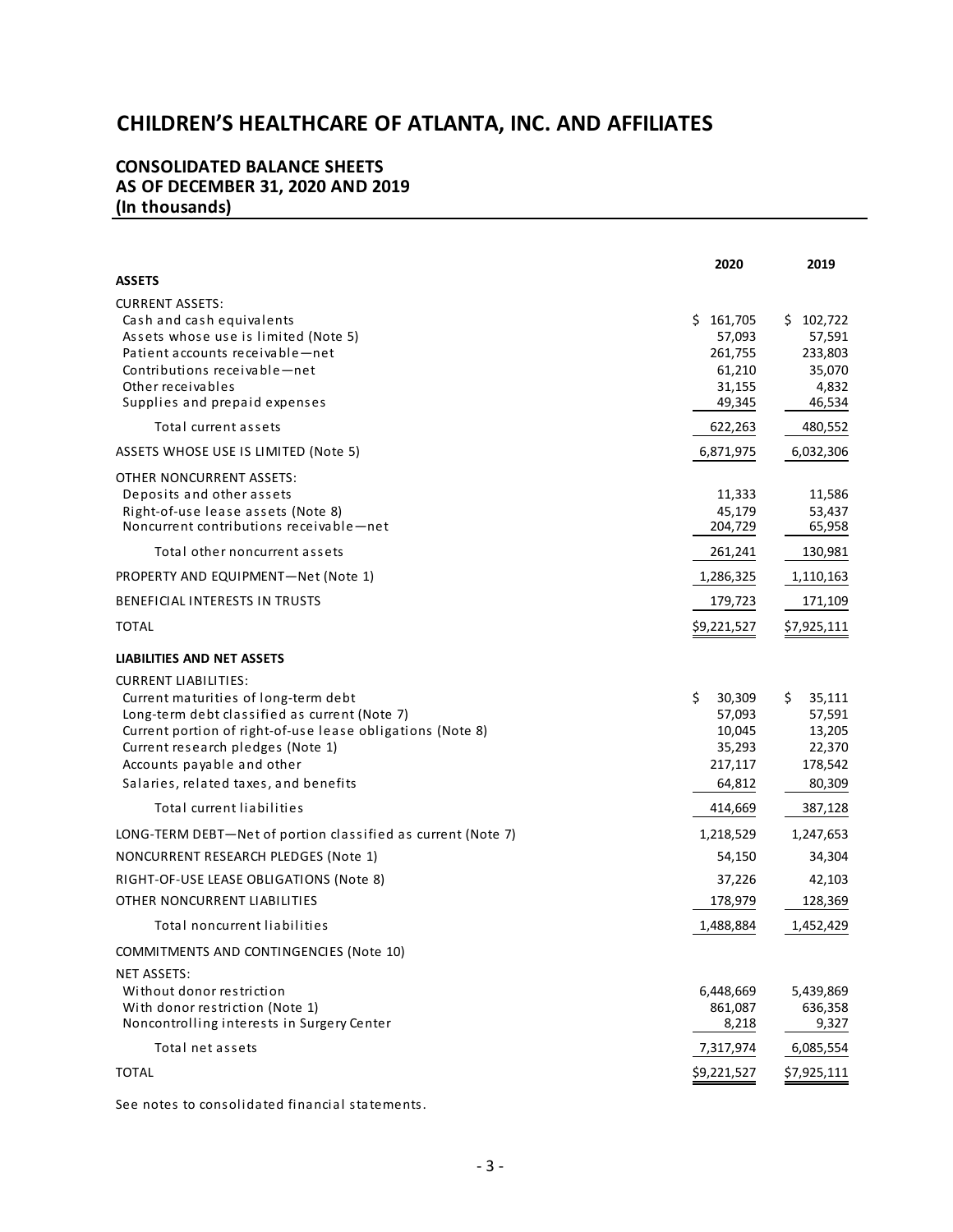#### **CONSOLIDATED STATEMENTS OF OPERATIONS FOR THE YEARS ENDED DECEMBER 31, 2020 AND 2019 (In thousands)**

|                                                                                                      |                                         | 2020                                 |                          |                                                | 2019                                 |             |
|------------------------------------------------------------------------------------------------------|-----------------------------------------|--------------------------------------|--------------------------|------------------------------------------------|--------------------------------------|-------------|
|                                                                                                      | Without<br>Donor<br><b>Restrictions</b> | With<br>Donor<br><b>Restrictions</b> | Total                    | <b>Without</b><br>Donor<br><b>Restrictions</b> | With<br>Donor<br><b>Restrictions</b> | Total       |
| <b>OPERATING REVENUES AND SUPPORT:</b>                                                               |                                         |                                      |                          |                                                |                                      |             |
| Net patient service revenue                                                                          | \$1,731,781                             | \$<br>$\overline{\phantom{a}}$       | \$1,731,781              | \$1,793,510                                    | \$<br>$\overline{\phantom{a}}$       | \$1,793,510 |
| Provider relief funding (Note 1)                                                                     | 68,293                                  |                                      | 68,293                   |                                                |                                      |             |
| Other operating revenue                                                                              | 59,551                                  |                                      | 59,551                   | 57,217                                         |                                      | 57,217      |
| Contributions                                                                                        | 18,840                                  | 239,712                              | 258,552                  | 20,472                                         | 117,799                              | 138,271     |
| Investment return designated                                                                         |                                         |                                      |                          |                                                |                                      |             |
| for operations                                                                                       | 25,752                                  |                                      | 25,752                   | 23,675                                         |                                      | 23,675      |
| Net assets released from restriction                                                                 |                                         |                                      |                          |                                                |                                      |             |
| for operations                                                                                       | 52,420                                  | (52, 420)                            | $\overline{\phantom{a}}$ | 59,060                                         | (59,060)                             |             |
| Total operating revenues                                                                             |                                         |                                      |                          |                                                |                                      |             |
| and support                                                                                          | 1,956,637                               | 187,292                              | 2,143,929                | 1,953,934                                      | 58,739                               | 2,012,673   |
| <b>OPERATING EXPENSES:</b>                                                                           |                                         |                                      |                          |                                                |                                      |             |
| Salaries and wages                                                                                   | 836,390                                 |                                      | 836,390                  | 837,491                                        |                                      | 837,491     |
| Employee benefits                                                                                    | 167,419                                 |                                      | 167,419                  | 201,245                                        |                                      | 201,245     |
| Purchased services                                                                                   | 218,825                                 | $\blacksquare$                       | 218,825                  | 175,679                                        |                                      | 175,679     |
| Supplies                                                                                             | 204,983                                 | $\overline{a}$                       | 204,983                  | 202,857                                        |                                      | 202,857     |
| Other expenses                                                                                       | 96,027                                  | $\overline{\phantom{a}}$             | 96,027                   | 111,713                                        |                                      | 111,713     |
| Interest expense                                                                                     | 18,552                                  |                                      | 18,552                   | 23,904                                         |                                      | 23,904      |
| Depreciation                                                                                         | 98,379                                  | $\overline{a}$                       | 98,379                   | 89,592                                         |                                      | 89,592      |
| Total operating expenses                                                                             | 1,640,575                               |                                      | 1,640,575                | 1,642,481                                      | $\overline{\phantom{a}}$             | 1,642,481   |
| <b>OPERATING INCOME</b>                                                                              | 316,062                                 | 187,292                              | 503,354                  | 311,453                                        | 58,739                               | 370,192     |
| INVESTMENT INCOME (Note 5)                                                                           | 723,163                                 | 31,690                               | 754,853                  | 633,170                                        | 30,920                               | 664,090     |
| CHANGE IN FAIR VALUE OF INTEREST<br>RATE SWAPS (Notes 1 and 6)                                       | (24, 642)                               |                                      | (24, 642)                | (23, 235)                                      | $\overline{\phantom{a}}$             | (23, 235)   |
| <b>REVENUE OVER EXPENSES</b>                                                                         | 1,014,583                               | 218,982                              | 1,233,565                | 921,388                                        | 89,659                               | 1,011,047   |
| <b>INCOME ATTRIBUTABLE TO</b><br>NONCONTROLLING INTERESTS                                            | (7, 148)                                |                                      | (7, 148)                 | (10, 136)                                      |                                      | (10, 136)   |
| REVENUE OVER EXPENSES<br>ATTRIBUTABLE TO CHILDREN'S<br>HEALTHCARE OF ATLANTA, INC.<br>AND AFFILIATES | \$1,007,435                             | \$218,982                            | \$1,226,417              | 911,252<br>S.                                  | \$89,659                             | \$1,000,911 |
|                                                                                                      |                                         |                                      |                          |                                                |                                      |             |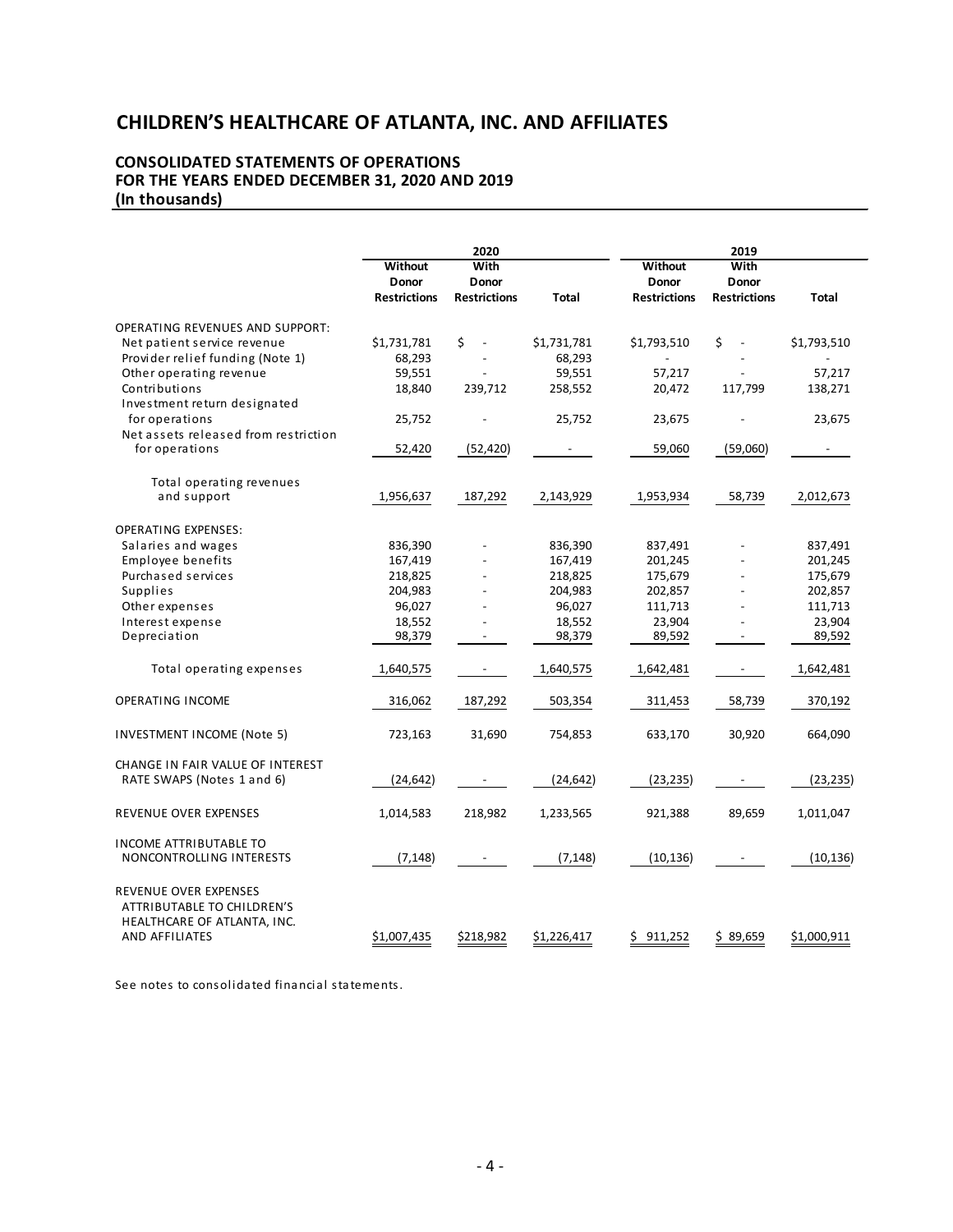#### **CONSOLIDATED STATEMENTS OF CHANGES IN NET ASSETS FOR THE YEARS ENDED DECEMBER 31, 2020 AND 2019 (In thousands)**

|                                                                              | <b>Without Donor</b> With Donor<br><b>Restrictions</b> | <b>Restrictions</b> | Noncontrolling<br><b>Interests</b> | <b>Total</b> |
|------------------------------------------------------------------------------|--------------------------------------------------------|---------------------|------------------------------------|--------------|
| NET ASSETS-December 31, 2018                                                 | \$4,525,022                                            | \$541,517           | \$7,883                            | \$5,074,422  |
| Revenues over expenses<br>Net assets released from restriction for Hughes    | 911,252                                                | 89,659              | 10,136                             | 1,011,047    |
| Spalding (Notes 1 and 2)<br>Net assets released from restriction for         |                                                        | (1,890)             |                                    | (1,890)      |
| property additions and other<br>Distributions to noncontrolling interests in | 3,595                                                  | (3, 595)            |                                    |              |
| Surgery Center<br>Proceeds from sale of noncontrolling interests             |                                                        |                     | (9,994)                            | (9,994)      |
| in Surgery Center                                                            |                                                        |                     | 1,302                              | 1,302        |
| Increase in beneficial interest in trusts                                    |                                                        | 10,667              |                                    | 10,667       |
| Increase in net assets                                                       | 914,847                                                | 94,841              | 1,444                              | 1,011,132    |
| NET ASSETS-December 31, 2019                                                 | 5,439,869                                              | 636,358             | 9,327                              | 6,085,554    |
| Revenues over expenses<br>Net assets released from restriction for Hughes    | 1,007,435                                              | 218,982             | 7,148                              | 1,233,565    |
| Spalding (Notes 1 and 2)<br>Net assets released from restriction for         |                                                        | (1, 386)            |                                    | (1, 386)     |
| property additions and other<br>Distributions to noncontrolling interests in | 1,365                                                  | (1, 365)            |                                    |              |
| Surgery Center                                                               |                                                        |                     | (8, 257)                           | (8, 257)     |
| Increase in beneficial interest in trusts                                    |                                                        | 8,498               |                                    | 8,498        |
| Increase (decrease) in net assets                                            | 1,008,800                                              | 224,729             | (1, 109)                           | 1,232,420    |
| NET ASSETS-December 31, 2020                                                 | \$6,448,669                                            | \$861,087           | \$ 8,218                           | \$7,317,974  |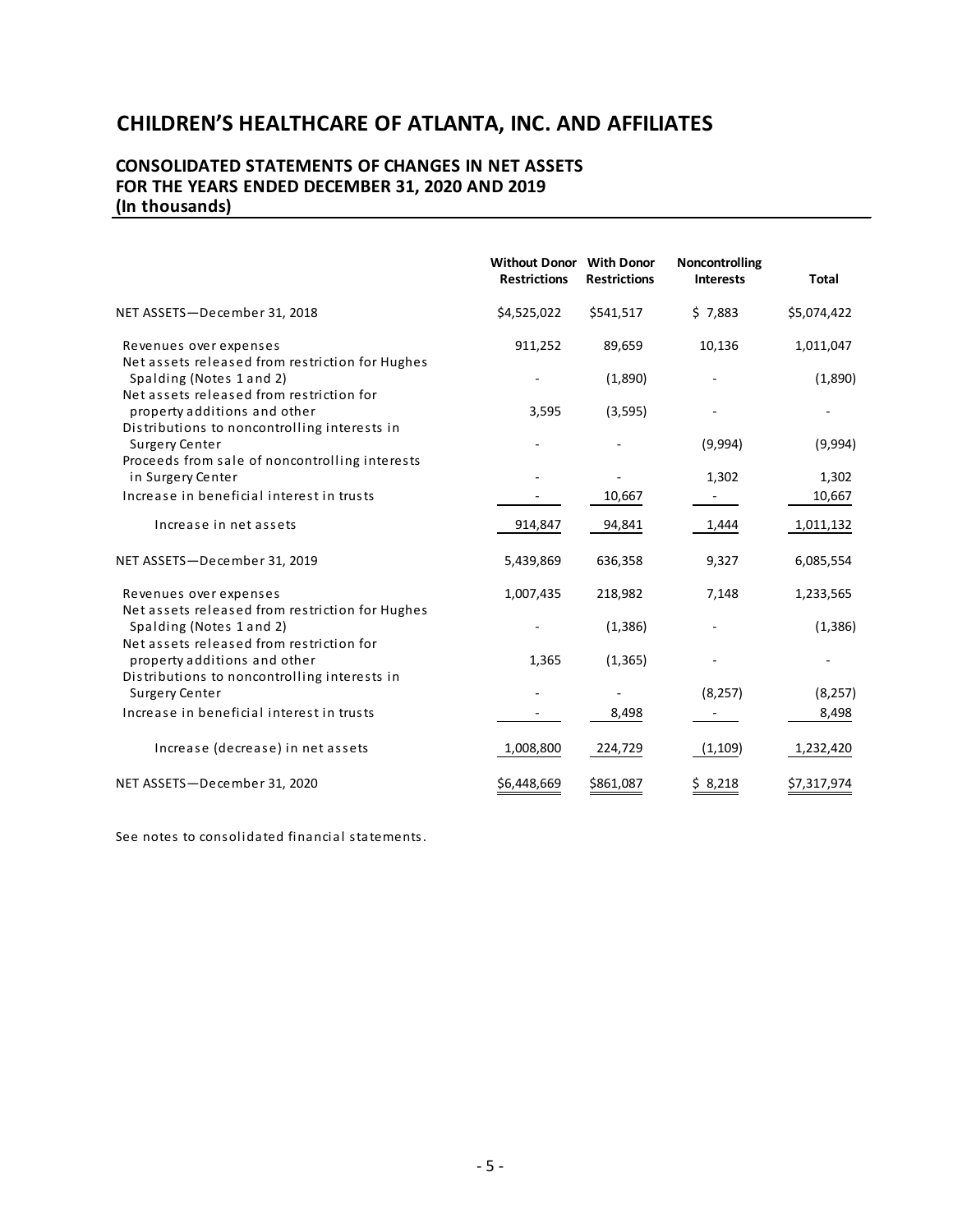#### **CONSOLIDATED STATEMENTS OF CASH FLOWS FOR THE YEARS ENDED DECEMBER 31, 2020 AND 2019 (In thousands)**

|                                                                          | 2020             | 2019                |
|--------------------------------------------------------------------------|------------------|---------------------|
| CASH FLOWS FROM OPERATING ACTIVITIES:                                    |                  |                     |
| Increase in net assets                                                   | \$1,232,420      | \$1,011,132         |
| Adjustments to reconcile increase in net assets to net cash              |                  |                     |
| provided by operating activities:                                        |                  |                     |
| Depreciation                                                             | 98,379           | 89,592              |
| Bond issuance cost amortization                                          | 782              | 463                 |
| Bond premium amortization                                                | (9, 123)         | (3, 429)            |
| Early extinguishment of debt                                             |                  | 5,133               |
| Net unrealized gains on investments                                      | (507, 919)       | (409, 072)          |
| Net realized gains on sale of investments                                | (113, 736)       | (208, 880)          |
| Net change in fair value of interest rate swaps                          | 24,642           | 23,235              |
| Equity in income of unconsolidated investments                           | (143, 824)       | (24, 160)           |
| Restricted contributions and other                                       | (239, 712)       | (117, 799)          |
| Distributions to noncontrolling interests in Surgery Center and other    | 8,257            | 8,692               |
| Changes in assets and liabilities:                                       |                  |                     |
| Patient accounts receivable and other receivables                        | (54, 272)        | (25,034)            |
| Supplies and prepaid expenses                                            | (2,811)          | (1, 444)            |
| Other noncurrent assets                                                  | 3,915            | (238)               |
| Accounts payable and accrued liabilities<br>Other noncurrent liabilities | 39,381<br>36,920 | 16,509<br>(21, 544) |
|                                                                          |                  |                     |
| Total adjustments                                                        | (859, 121)       | (667, 976)          |
| Net cash provided by operating activities                                | 373,299          | 343,156             |
| CASH FLOWS FROM INVESTING ACTIVITIES:                                    |                  |                     |
| Property additions                                                       | (281,083)        | (244, 631)          |
| Purchase of assets whose use is limited                                  | (5,486,929)      | (6, 287, 275)       |
| Proceeds from distribution and disposal of assets whose use is limited   | 5,381,548        | 5,251,724           |
| Net cash used in investing activities                                    | (386, 464)       | (1,280,182)         |
| CASH FLOWS FROM FINANCING ACTIVITIES:                                    |                  |                     |
| Issuance of long-term debt, net of bond issuance costs                   |                  | 1,112,410           |
| Repayments of long-term debt                                             | (26,082)         | (1,921)             |
| Retirement of long-term debt                                             |                  | (396, 147)          |
| Distributions to noncontrolling interests in Surgery Center              | (8, 257)         | (9,994)             |
| Proceeds from sale of noncontrolling interests in Surgery Center         |                  | 1,302               |
| Cash proceeds from restricted contributions and investment income        | 106,487          | 103,407             |
| Net cash provided by financing activities                                | 72,148           | 809,057             |
| NET INCREASE (DECREASE) IN CASH AND CASH EQUIVALENTS                     | 58,983           | (127, 969)          |
| CASH AND CASH EQUIVALENTS-Beginning of year                              | 102,722          | 230,691             |
| CASH AND CASH EQUIVALENTS-End of year                                    | \$.<br>161,705   | \$.<br>102,722      |
|                                                                          |                  |                     |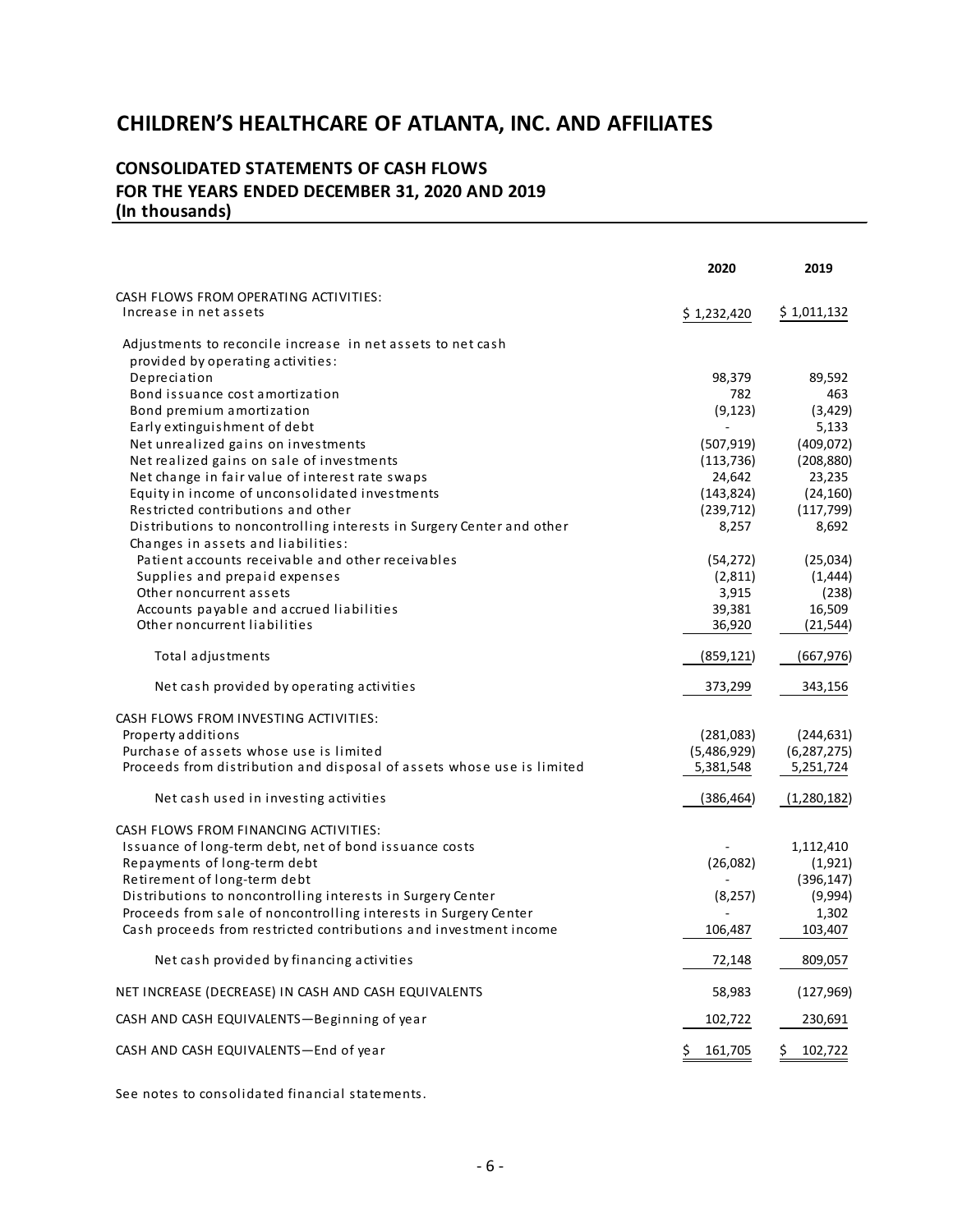#### **NOTES TO CONSOLIDATED FINANCIAL STATEMENTS AS OF AND FOR THE YEARS ENDED DECEMBER 31, 2020 AND 2019**

#### **1. ORGANIZATION AND SUMMARY OF SIGNIFICANT ACCOUNTING AND REPORTING POLICIES**

**Organization**—Children's Healthcare of Atlanta, Inc. ("Children's") was formed in 1998 when Egleston Children's Health Care System and Scottish Rite Children's Medical Center effectively merged by creating Children's as the controlling company for both organizations.

Today, Children's is a pediatric health care system based in Atlanta, Georgia, organized for the purposes of treating sick children, encouraging and supporting scientific investigation into the medical problems of children, and providing instruction in the diseases and care of children. Children's includes the following organizations:

- a. Egleston Children's Hospital at Emory University, Inc. operates as Children's Healthcare of Atlanta at Egleston and provides inpatient and outpatient pediatric health care services.
- b. Scottish Rite Children's Medical Center, Inc. operates as Children's Healthcare of Atlanta at Scottish Rite and provides inpatient and outpatient pediatric health care services.
- c. Egleston Affiliated Services, Inc. operates as Children's Affiliated Services and provides immediate and urgent pediatric health care services.
- d. Egleston Pediatric Group, Inc. operates as Children's Pediatric Group and provides pediatric physician services.
- e. Children's Healthcare of Atlanta Foundation, Inc. promotes Children's in the community and raises financial support for Children's through fund-raising activities.
- f. Emory-Egleston Children's Heart Center, Inc. operates as Sibley Cardiology and provides pediatric cardiac physician services.
- g. The Children's Health Network, LLC is a physician hospital organization.
- h. The Children's Care Network is a clinically integrated network.
- i. HSOC, Inc. provides management, administrative, and related services to Hughes Spalding Children's Hospital ("Hughes Spalding"), a pediatric hospital wholly owned by Grady Health System, Inc. Pursuant to a management agreement, HSOC, Inc. may be required to provide financial support. HSOC, Inc. may terminate the management agreement with a 60-day notice to Grady Health System, Inc.
- j. Marcus Autism Center, Inc. is a provider of outpatient therapy and counseling services for children with autism and other behavioral disorders.
- k. Real Estate Enterprises, LLC is a special-purpose entity for real estate transactions.
- l. Children's Healthcare of Atlanta Affiliations, LLC is a special-purpose entity for health system affiliation transactions.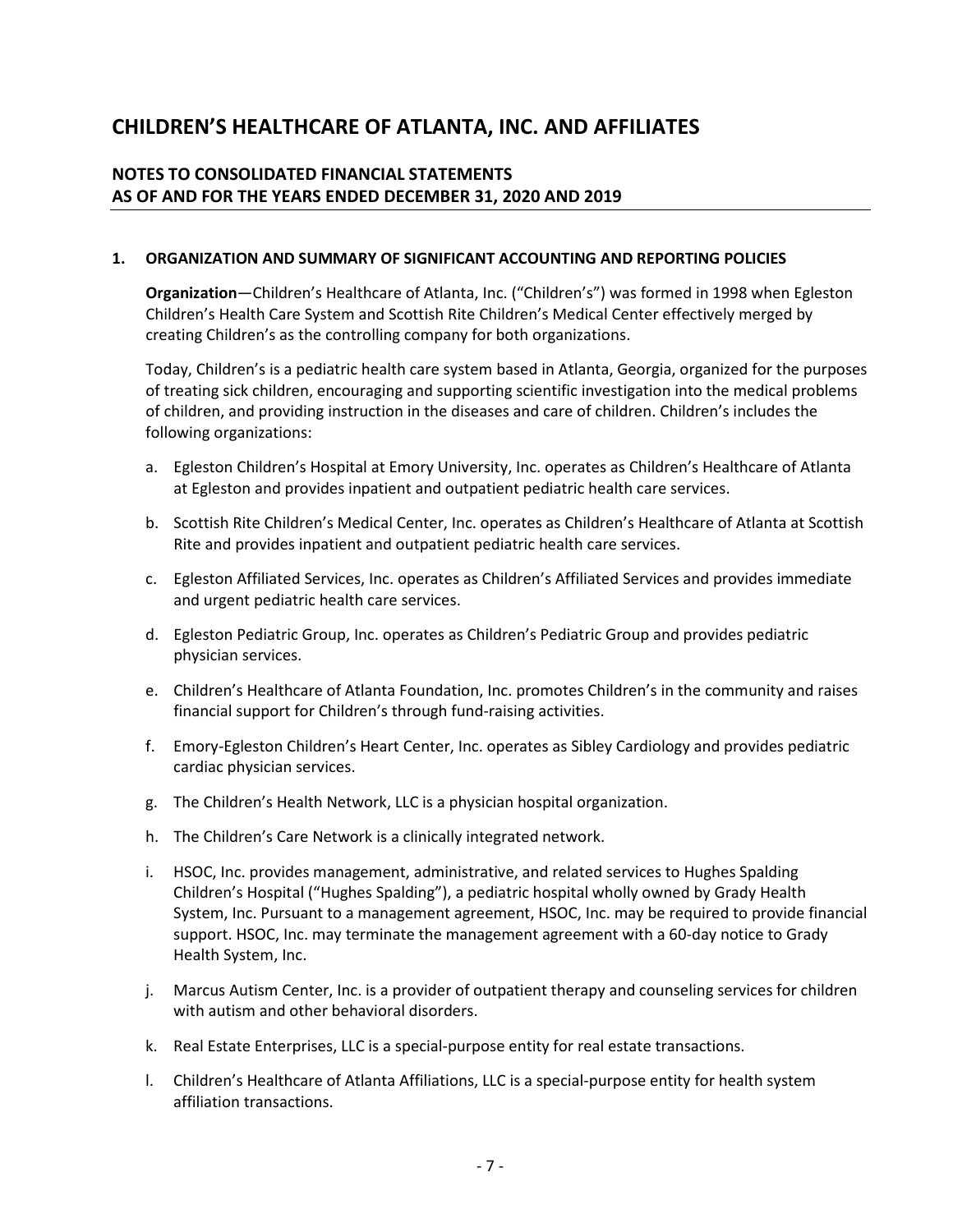- m. Pediatric Informatics, LLC is a special-purpose entity for information technology services provided to other health care systems.
- n. Children's Healthcare of Atlanta Surgery Center at Meridian Mark Plaza, LLC ("Surgery Center") is a 51% joint venture with physicians to operate an outpatient surgery center.

**Summary of Significant Accounting and Reporting Policies**—A summary of the significant accounting and reporting policies followed by Children's in the preparation of its consolidated financial statements is presented below:

*Principles of Consolidation*—The consolidated financial statements include the accounts of Children's and all its wholly owned, majority-owned, and controlled organizations. All material intercompany transactions and account balances have been eliminated in consolidation.

*Cash and Cash Equivalents*—Cash and cash equivalents include highly liquid instruments with original maturities of three months or less at the date of purchase and are recorded at cost, which approximates market value. Children's invests cash that is not required for immediate operating needs in major financial institutions in amounts that exceed Federal Deposit Insurance Corporation limits.

*Assets Whose Use Is Limited*—Assets whose use is limited primarily include assets restricted by donors and assets set aside by the board of trustees (the "Board") over which the Board retains control. The Board designated quasi-endowments for academics, behavioral health, and child advocacy, the earnings of which would support these mission-focused programs. The Board may, at its discretion, subsequently use these assets for other purposes.

Investments in marketable equity and other securities with readily determinable fair values and all investments in debt securities are measured at fair value in the accompanying consolidated balance sheets. Generally, investment income or loss (including realized and unrealized gains and losses on investments, interest, and dividends) is included in revenues over expenses as investment income. Investments in nonmarketable securities (which primarily include investments in partnerships and limited liability companies) without readily determinable fair values are accounted for using the equity method of accounting where Children's owns less than 50% of the ownership interest.

*Derivative Instruments*—Children's occasionally uses derivative financial instruments to manage movements in interest rates. Interest rate swaps are contractual agreements between two parties for the exchange of interest payments on a notional principal amount at agreed-upon fixed or floating rates for defined periods. Children's does not enter into derivative financial instruments for trading purposes. Credit risk related to the derivative financial instruments is considered minimal and is managed by requiring high-credit standards for its counterparties and periodic settlements. Any change in the fair value of these derivative instruments is included in revenues over expenses.

*Property and Equipment*—Property and equipment are recorded at cost. Children's policy is to capitalize major additions, including interest costs during construction, and to remove retired items from the accounts. Depreciation is provided using the straight-line method over the estimated service lives of the depreciable property and equipment. The depreciable lives applied are generally 16 to 40 years for buildings and renovations, 15 years for fixed equipment, 10 years for movable equipment, and 3 to 5 years for computer software and hardware.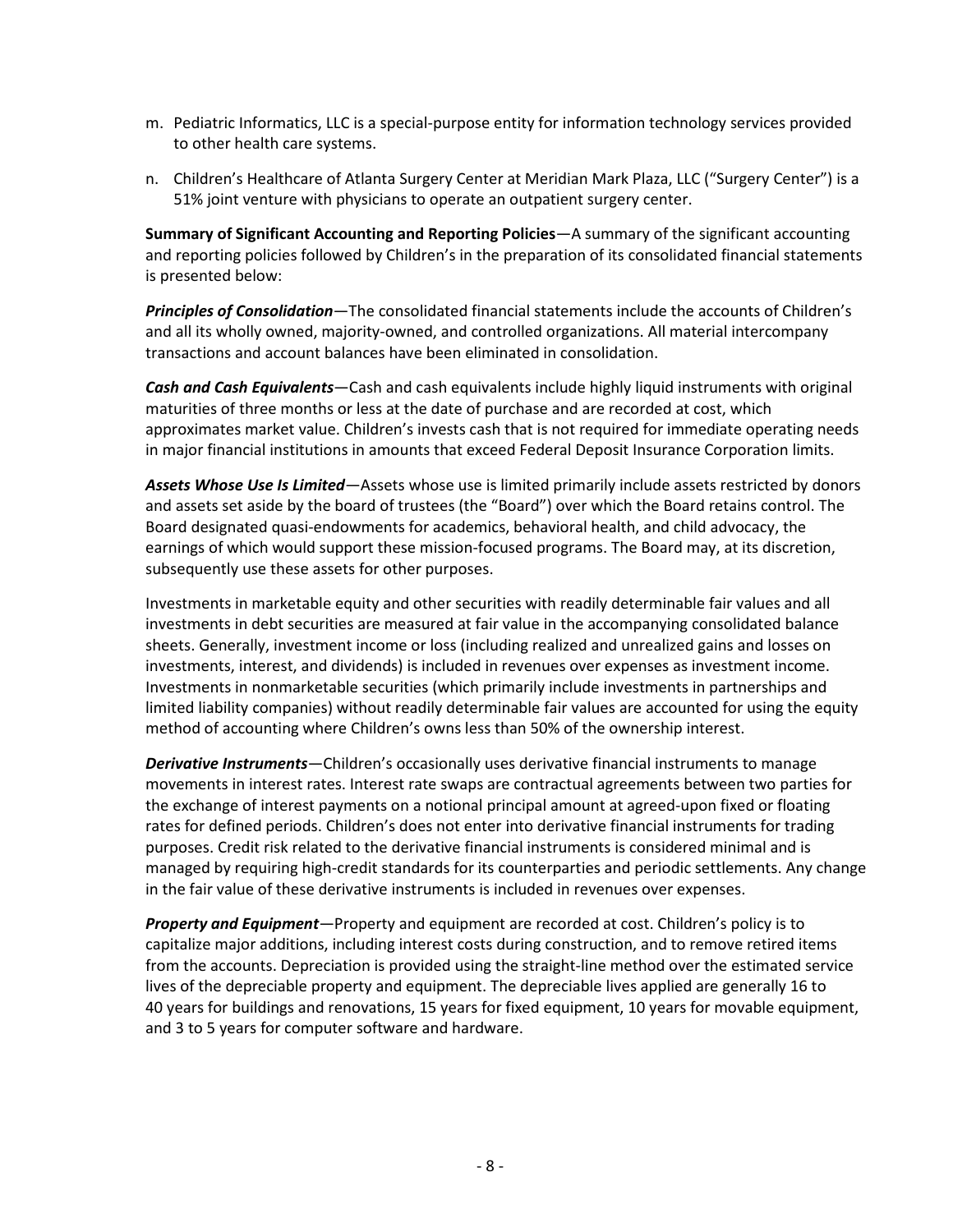A detail of property, equipment, and accumulated depreciation as of December 31, 2020 and 2019, is as follows (in thousands):

|                                         | 2020          | 2019         |
|-----------------------------------------|---------------|--------------|
| Land and land improvements              | Ś.<br>204.844 | 203,557<br>S |
| Buildings and fixed equipment           | 1,006,979     | 894,971      |
| Movable equipment and computer software | 820,048       | 740,758      |
| Construction in progress                | 252,725       | 185,298      |
| Total property and equipment            | 2,284,596     | 2,024,584    |
| Less accumulated depreciation           | (998, 271)    | (914,421)    |
| Property and equipment—net              | \$1,286,325   | \$1,110,163  |

*Beneficial Interests in Trusts*—Children's is the beneficiary of the proportional income from certain perpetual third-party trusts. Children's has no access to the corpus of these trusts and has only limited input into the investment mix of the funds in the trusts in some cases. The estimated fair value of these trusts has been recorded as an asset and as a component of net assets with donor restriction in the accompanying consolidated balance sheets. Management's estimate of fair value is updated annually, the effect of which is included in the accompanying consolidated statements of changes in net assets as an increase in net assets with donor restriction.

Net Patient Service Revenue and Patient Accounts Receivable-All revenue is recognized at the point in time when the services are provided at an amount that reflects the consideration Children's expects to realize from the provision of those services. Children's has agreements with third-party payors that provide for payments to Children's at amounts different from its established rates. Payment arrangements may include prospectively determined rates per discharge, reimbursed costs, discounted charges, and per-diem payments. Net patient service revenue and patient accounts receivable are reported at the estimated net realizable amounts from patients, third-party payors, and others for services rendered, including estimated retroactive adjustments under reimbursement agreements with third-party payors and expected bad debts. Retroactive adjustments are accrued on an estimated basis in the period that related services are rendered and adjusted in future periods as final settlements are determined.

A summary of the payment arrangements with major third-party payors is as follows:

*Medicaid and Other Governmental Programs*—Payments for inpatient services rendered to Medicaid patients are based on prospectively determined rates per discharge. These rates vary according to a patient classification system that is based on clinical, diagnostic, and other factors. Payments for outpatient services rendered under this program are generally based on the reasonable cost of providing care or fee schedules.

Laws and regulations governing the Medicaid and Medicare programs are extremely complex and subject to interpretation. Net patient service revenue increased approximately \$1,657,000 in 2020 and decreased approximately \$154,000 in 2019, due to cash payments and the removal of allowances previously estimated that are no longer necessary as a result of final settlements and years that are no longer subject to reviews, audits, or investigation. Children's recognizes that net patient service revenue and patient accounts receivable from government agencies are significant to its operations.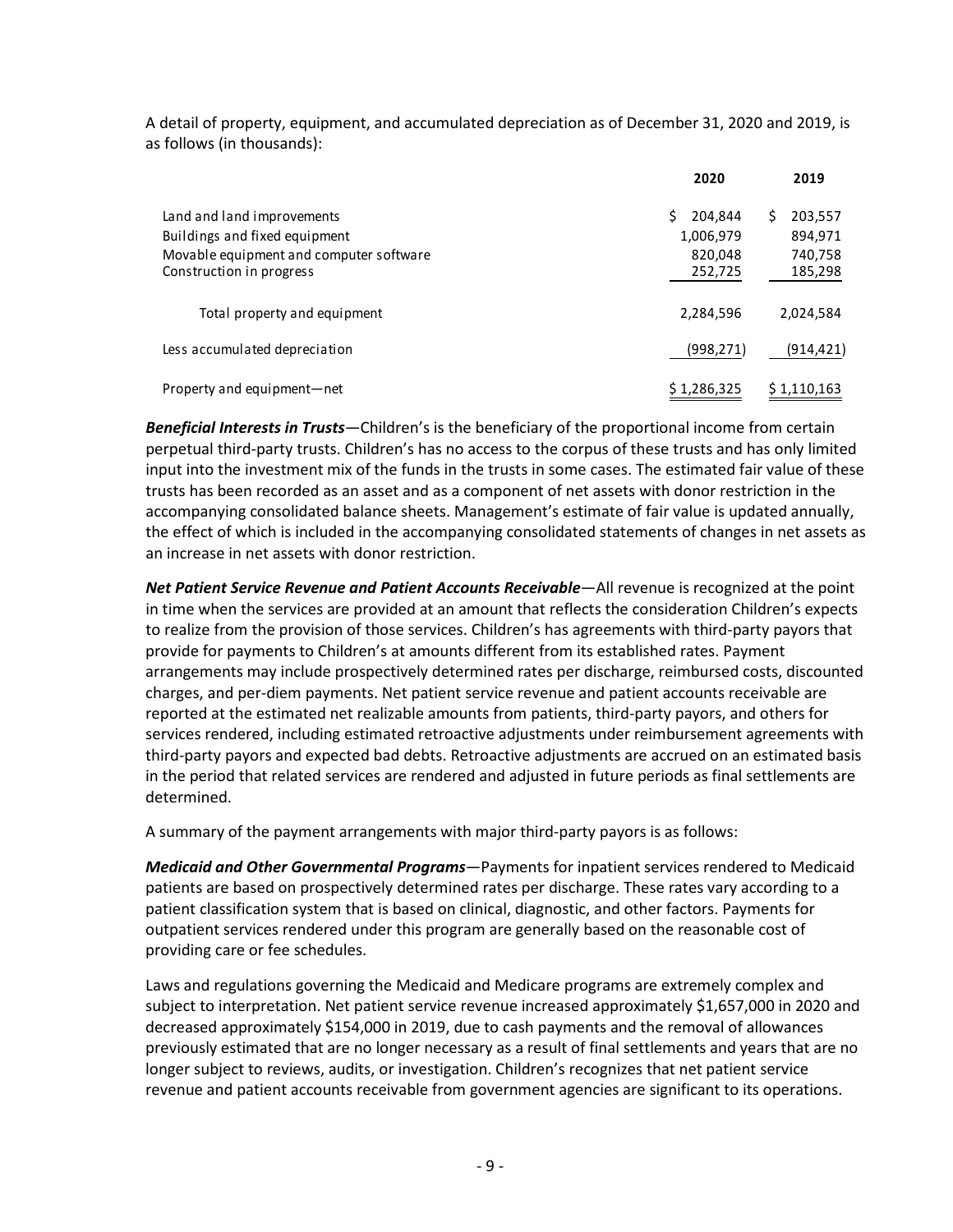*Managed Care and Commercial Programs*—Children's has entered into payment arrangements with certain commercial insurance companies and managed care providers. The basis for payment to Children's under these agreements may include prospectively determined rates per discharge, discounts from established charges, and prospectively determined daily rates.

Children's recognizes patient service revenue for patients that do not qualify for charity care based on standard rates for services provided. A significant portion of the patients that do not qualify for charity care will be unable or unwilling to pay for services provided. Thus, Children's records a provision for doubtful accounts related to these patients in the period the services are provided. Patient service revenue, net of contractual allowances, discounts, and estimated bad debts, recognized for the years ended December 31, 2020 and 2019, by payor, was approximately (in thousands):

|                                                   | 2020                          |                 | 2019                                |            |
|---------------------------------------------------|-------------------------------|-----------------|-------------------------------------|------------|
| Medicaid and Medicare<br>Managed care<br>Self pay | 657,083<br>1,065,967<br>8,731 | 38 %<br>62<br>- | 695,300<br>S.<br>1,092,321<br>5,889 | 39 %<br>61 |
| Total                                             | \$1,731,781                   | 100 %           | \$1,793,510                         | 100 %      |

*Contributions*—Contributions are recorded at fair value upon receipt of cash or other assets or when unconditional promises to contribute are received and are included in contributions receivable and noncurrent contributions receivable in the accompanying consolidated balance sheets. Conditional promises to give are reported at fair value at the date the gift is received or at the time the condition is substantially met. Promises to pay are discounted to their present value using an interest rate commensurate with the collection risk involved. Gifts, bequests, and promises to pay, which are restricted by donors as to use or to be received in excess of one year, are recorded as net assets with donor restriction until used in the manner designated or upon expiration of the time period over which the assets are to be received.

Assets released from restrictions for their intended purposes are included in operating revenues in the accompanying consolidated statements of operations or as a transfer to net assets without donor restriction in the accompanying consolidated statements of changes in net assets if the use is for a capital item. Donated property and equipment are recorded as net assets with donor restriction at fair market value on the date of receipt. When donated property and equipment are used for their intended purposes, the applicable amount is transferred to net assets without donor restriction.

Contributions receivable as of December 31, 2020 and 2019, are as follows (in thousands):

|                                                            | 2020                    | 2019                   |
|------------------------------------------------------------|-------------------------|------------------------|
| Due in less than one year<br>Due between one and ten years | 62,481<br>S.<br>244,470 | 35,816<br>S.<br>72,546 |
| Total contributions receivable                             | 306,951                 | 108,362                |
| Allowance for uncollectible amounts                        | (41, 012)               | (7,334)                |
| Contributions receivable-net                               | \$265,939               | \$101,028              |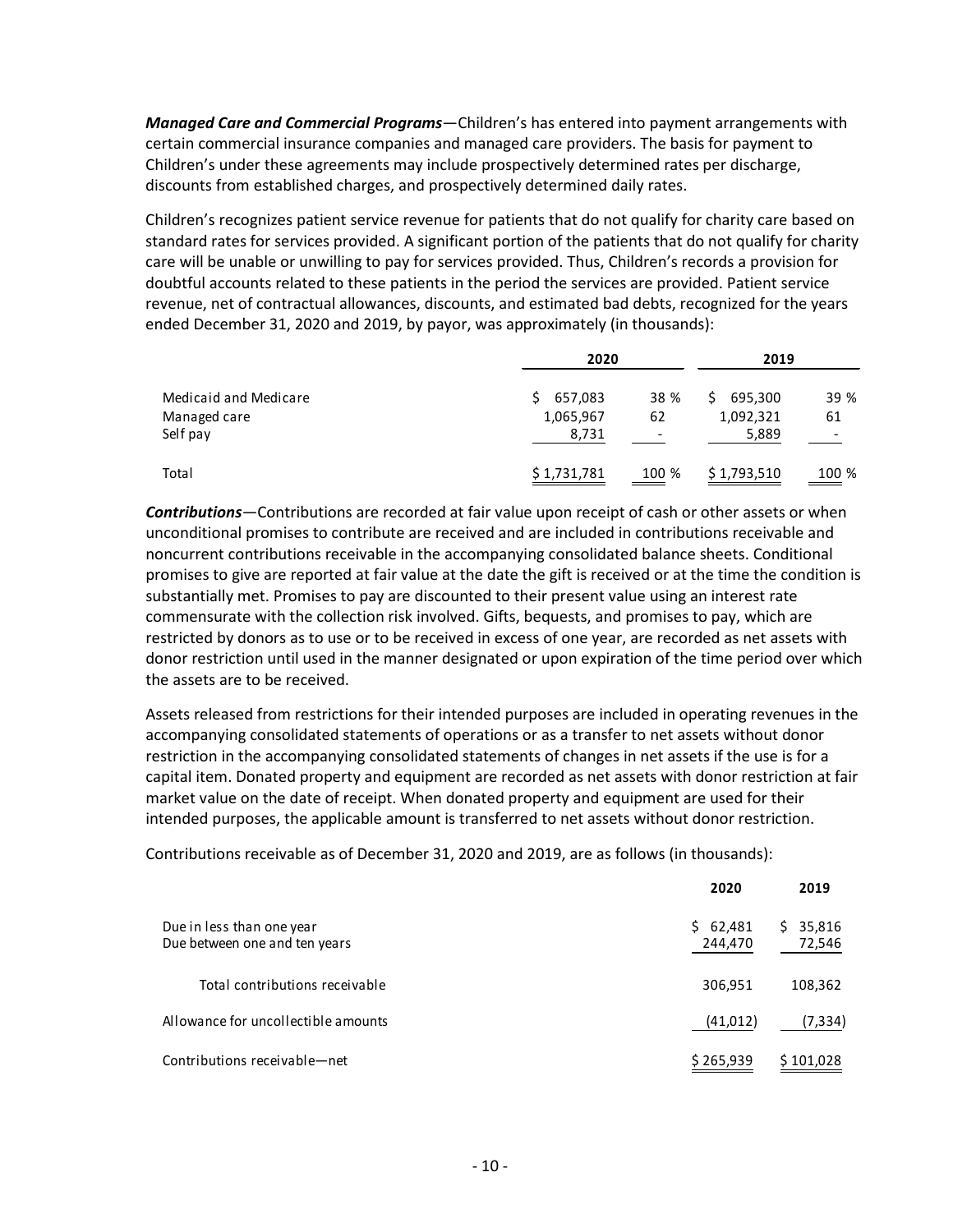*Research Pledges*—To further its mission of encouraging scientific investigation into the medical problems of children, Children's periodically makes irrevocable research funding commitments to third parties. At December 31, 2020, Children's had outstanding funding commitments of approximately \$93,950,000 to fund pediatric research in the Atlanta, Georgia, area. These irrevocable research commitments were recorded as a component of purchased services in the year of commitment.

*Income Taxes*—Children's is primarily composed of organizations that have been recognized by the Internal Revenue Service as tax exempt under Internal Revenue Code Section 501(c)(3). Accordingly, no provision for income taxes has been made in the accompanying consolidated statements of operations. Sibley Cardiology and The Children's Care Network are taxable entities and the provision for income taxes was not material for the years ended December 31, 2020 and 2019.

*Supplemental Cash Flow Information*—Children's significant non-cash adjustments and other supplemental cash flow information are as follows (in thousands):

|                                                    | 2020     | 2019     |
|----------------------------------------------------|----------|----------|
| Adjustments for significant non-cash items:        |          |          |
| Property additions recorded in accrued liabilities | \$6,542  | \$12,200 |
| Supplemental cash flow information:                |          |          |
| Cash paid for interest <sup>(1)</sup>              | \$50,595 | \$31,621 |

 $<sup>(1)</sup>$  Of the amount paid in 2020, \$16,774, net of escrow earnings and fees, was capitalized.</sup>

*Use of Estimates*—The preparation of the consolidated financial statements in conformity with accounting principles generally accepted in the United States of America requires management to make estimates and assumptions that affect the reported amounts of assets and liabilities as of the date of the consolidated financial statements. Estimates also affect the reported amounts of revenues and expenses during the reporting period. Further, these estimates and other factors, including those outside the control of Children's, such as market fluctuations, may have a significant impact to the business, financial position, results of operations, and cash flows of Children's. Actual results could differ from those estimates.

*COVID-19 and CARES Act Revenue*—On March 11, 2020, the World Health Organization declared the novel strain of coronavirus ("COVID-19") a global pandemic and recommended containment and mitigation measures worldwide. On March 27, 2020, the United States federal government passed the Coronavirus Aid, Relief, and Economic Stimulus Act ("CARES Act"), which allotted \$175 billion dollars ("Provider Relief Funding") to healthcare providers and suppliers. As a condition to retaining the funding, providers must agree to certain terms and conditions, including among other conditions, that the funds be used for COVID-19 related expenses or lost revenues as defined by the U.S. Department of Health and Human Services ("HHS"). Provider Relief Funding received from the HHS, for which Children's qualified, was \$68,293,000 as of December 31, 2020. Children's recognized as revenue the full amount of Provider Relief Funding received based on information contained in laws and regulations, as well as interpretations issued by HHS that were publicly available at December 31, 2020.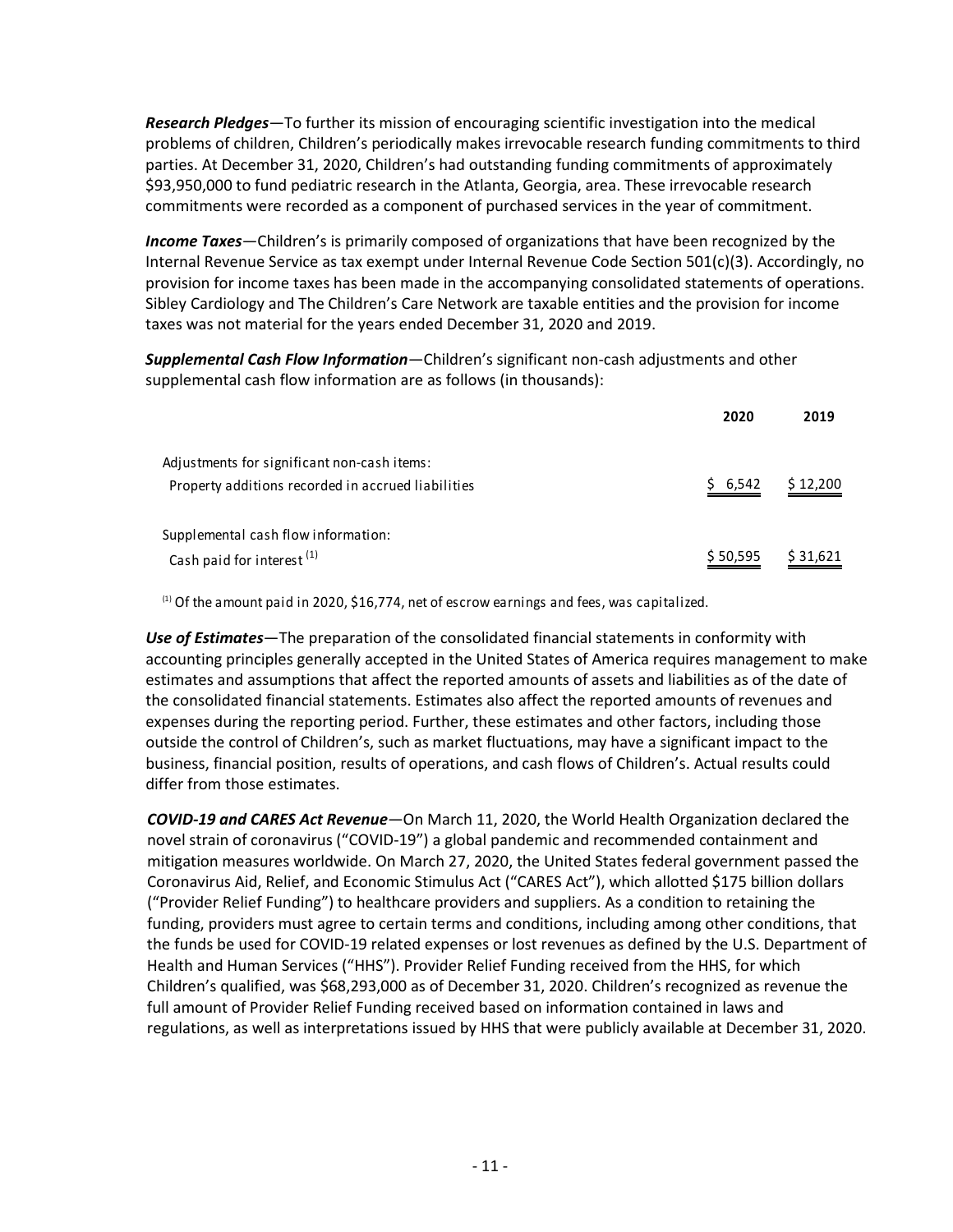#### *Recent Accounting Pronouncements*—

In August 2018, the Financial Accounting Standards Board ("FASB") issued Accounting Standards Update ("ASU") No. 2018-15, *Intangibles—Goodwill and Other—Internal-Use Software (Subtopic 350- 40): Customer's Accounting for Implementation Costs Incurred in a Cloud Computing Arrangement That Is a Service Contract*, which provides accounting guidance for fees paid by a customer in a cloud computing arrangement that is a service contract to determine which implementation costs to capitalize as an asset related to the service contract and which to expense. Children's adopted the guidance provided in ASU No. 2018-15 for the fiscal year beginning January 1, 2020, using the prospective approach which had no impact on its consolidated financial statements and related disclosures

In March 2020, the FASB issued ASU No. 2020-04, *Reference Rate Reform (Subtopic 848): Facilitation of the Effects of Reference Rate Reform on Financial Reporting*, which provides elective accounting transition guidance for entities that have contracts, hedging relationships, and other transactions that reference London InterBank Offered Rate or another reference rate expected to be discontinued because of reference rate reform. The ASU can be adopted upon transition to a new reference rate through December 31, 2022. Children's is currently evaluating the provisions of ASU No. 2020-04 to determine the impact on its consolidated financial statements and related disclosures.

#### **2. NET ASSETS WITH RESTRICTIONS**

Net assets with restrictions include net assets subject to stipulations imposed by donors, grantors, or the Board. Net assets with donor restriction will be met by expenditure for a specific purpose or the passage of time. Other donor restrictions are perpetual in nature, whereby the donor has stipulated the funds be maintained in perpetuity.

**Net Assets with Donor Restriction Subject to Expenditure for Specific Purpose or Passage of Time**— Net assets with donor restrictions are restricted for the following purposes as of December 31, 2020 and 2019 (in thousands):

|                | 2020         | 2019         |
|----------------|--------------|--------------|
| Clinical       | 67,738<br>\$ | 55,040<br>S. |
| Academics      | 53,887       | 55,082       |
| Child advocacy | 1,066        | 1,369        |
| Capital        | 230,226      | 41,808       |
| Multipurpose   | 32,592       | 40,739       |
| Time           | 1,678        | 1,562        |
| Total          | \$387,187    | \$195,600    |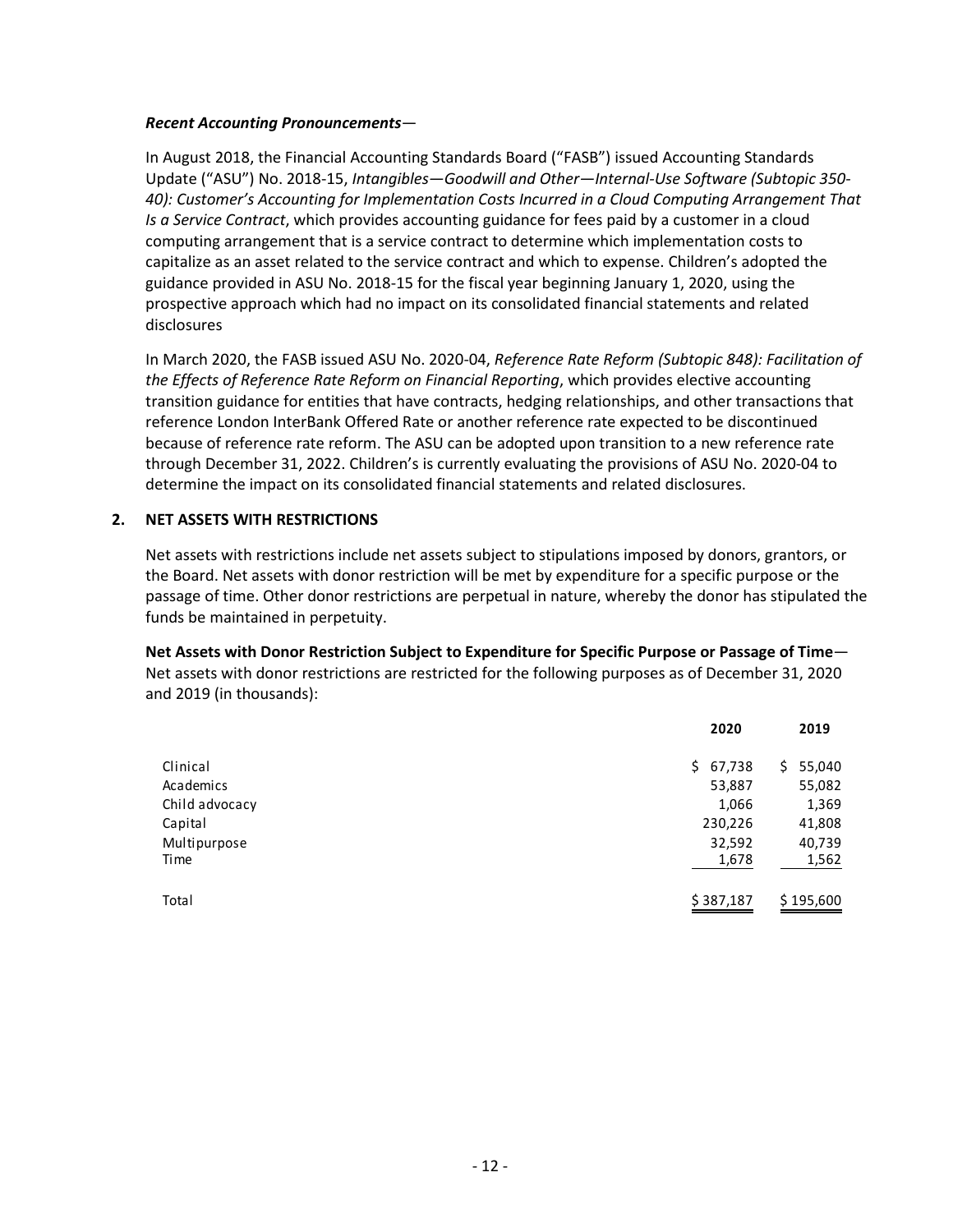**Net Assets with Donor Restriction Subject to Spending Policy and Appropriation**—Investments in perpetuity, including amounts above original gift amount of \$102,722,750 which once appropriated under the spending policy, are expendable to support as of December 31, 2020 and 2019 (in thousands):

|                                          | 2020      | 2019      |
|------------------------------------------|-----------|-----------|
| Clinical                                 | \$303,874 | \$286,801 |
| Academics                                | 76,031    | 63,781    |
| Child advocacy                           | 10,740    | 9,941     |
| Multipurpose                             | 83,255    | 80,235    |
| Total                                    | \$473,900 | \$440,758 |
| Total net assets with donor restrictions | \$861,087 | \$636,358 |

#### **Net Assets without Donor Restriction Subject to Board Designation and Appropriation**—The

Children's Board has quasi-endowed, from net assets without donor restriction, funds for the following purposes as of December 31, 2020 and 2019 (in thousands):

|                   | 2020        | 2019          |
|-------------------|-------------|---------------|
| Academics         | \$1,103,919 | 971,420<br>S. |
| Child advocacy    | 237,688     | 211,757       |
| Behavioral health | 452,030     | 400,000       |
| Other             | 32,542      | 28,631        |
| Total             | \$1,826,179 | \$1,611,808   |

Children's follows authoritative guidance on the net asset classification of donor-restricted endowment funds for not-for-profit organizations that are subject to an enacted version of the Uniform Prudent Management of Institutional Funds Act (UPMIFA). This guidance also requires enhanced disclosures for all endowment funds, including funds designated as endowments by the Board. Children's has interpreted UPMIFA as requiring the preservation of fair value of the original gift absent explicit donor stipulations to the contrary. As a result, Children's classifies the original value of the gifts donated to the permanent endowment, the income derived from which is expendable to support the various programs sponsored by Children's in accordance with the donor's wishes. The remaining portion of the donor-restricted endowment funds are appropriated for expenditures by Children's consistent with the donor's wishes. Losses on the investments of donor-restricted endowment funds are recorded as a reduction of net assets with donor restriction to the extent that donor-imposed restrictions on net appreciation of the fund have not been met before the loss occurs. Any remaining losses reduce net assets without donor restriction and are excluded from revenues over expenses.

Children's investment and spending policies for endowment assets are intended to provide a predictable stream of funding to programs supported by the endowment, while seeking to maintain the purchasing power of the endowment assets. Endowment assets include those assets of donorrestricted funds that Children's must hold in perpetuity and the unexpended appreciation on those funds. Under this policy, as approved by the Board, the endowment assets are invested in a manner that is intended to produce results that exceed the price and yield results of the market average, after fees, while assuming a moderate level of investment risk. Children's expects its endowment funds, over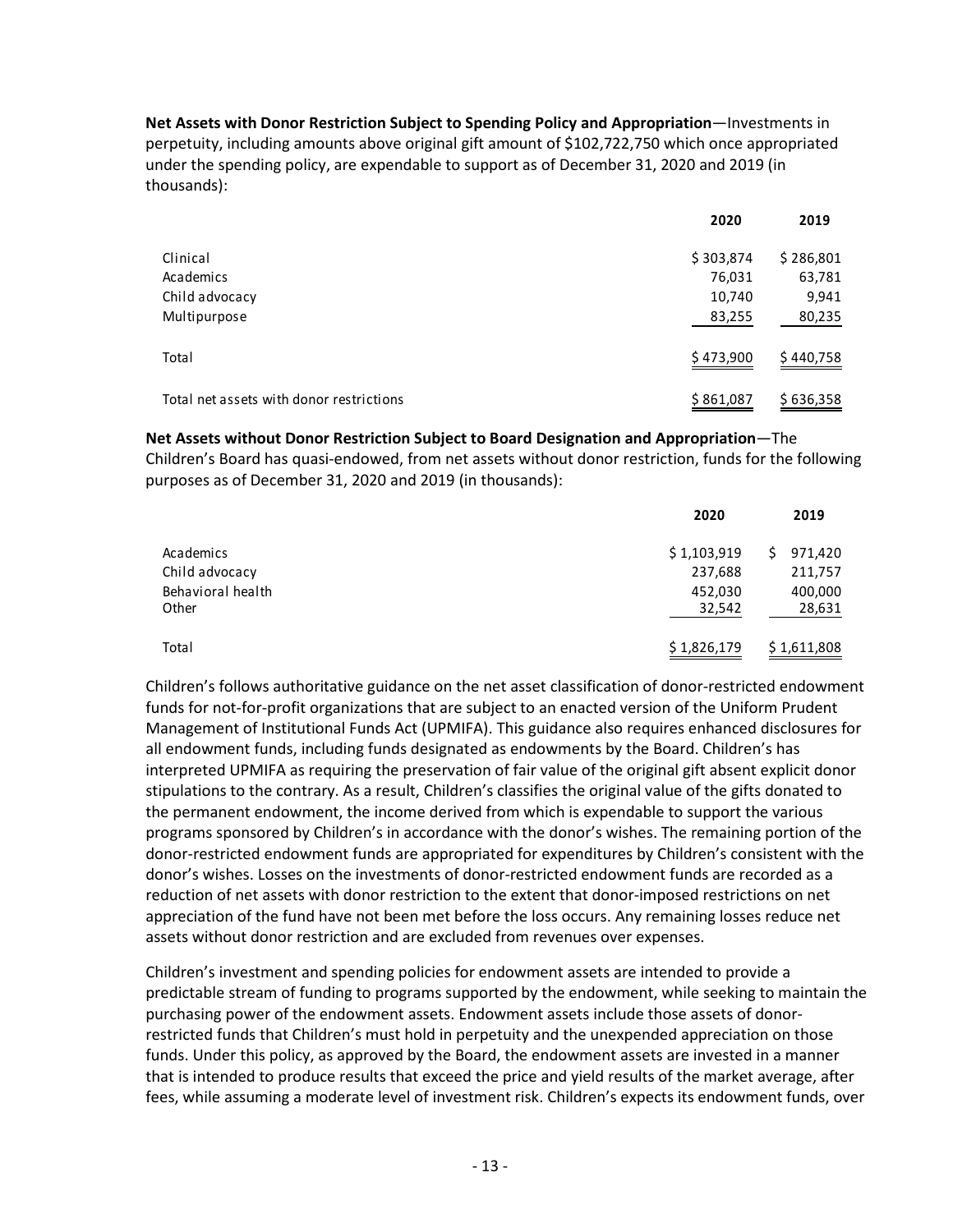time, to provide a real rate of return of 5% (net of fees and adjusted for inflation) as calculated based on rolling five-year periods. Actual returns in any given year may vary from this amount.

To satisfy its long-term rate of return objectives, Children's relies on a total return strategy in which investment returns are achieved through capital appreciation (realized and unrealized) and current yield (interest and dividends). Children's targets a diversified asset allocation intended to achieve its long-term return objectives within prudent risk constraints.

Children's has a policy of appropriating, for distribution each year, no more than 5% of its endowment funds based on a 12-quarter rolling average market value. In establishing this policy, Children's considered the long-term expected return on its endowments.

Endowment net asset composition by type of fund as of December 31, 2020 and 2019, is as follows (in thousands):

|                                               | 2020                                           |                                          |                | 2019                                           |                                          |               |  |
|-----------------------------------------------|------------------------------------------------|------------------------------------------|----------------|------------------------------------------------|------------------------------------------|---------------|--|
|                                               | Without<br><b>Donor</b><br><b>Restrictions</b> | <b>With Donor</b><br><b>Restrictions</b> | <b>Total</b>   | Without<br><b>Donor</b><br><b>Restrictions</b> | <b>With Donor</b><br><b>Restrictions</b> | Total         |  |
| Donor-restricted<br>funds<br>Board-designated | Ś<br>$\overline{\phantom{a}}$                  | \$470,320                                | 470.320<br>\$. | \$                                             | \$437,837                                | Ś.<br>437,837 |  |
| funds                                         | 1,826,179                                      |                                          | 1,826,179      | 1,611,808                                      |                                          | 1,611,808     |  |
| <b>Total funds</b>                            | \$1,826,179                                    | \$470,320                                | \$2,296,499    | \$1,611,808                                    | \$437,837                                | \$2,049,645   |  |

Endowment net asset balances and activities for the years ended December 31, 2020 and 2019, are as follows (in thousands):

|                                           | <b>Without Donor</b><br><b>Restrictions</b> | <b>With Donor</b><br><b>Restrictions</b> | Total       |
|-------------------------------------------|---------------------------------------------|------------------------------------------|-------------|
| Balance-December 31, 2018                 | \$1,125,189                                 | \$403,566                                | \$1,528,755 |
| Investment income and other               | 133,600                                     | 30,748                                   | 164,348     |
| Increase in beneficial interest in trusts |                                             | 10,667                                   | 10,667      |
| Board quasi-endowment                     | 400,000                                     |                                          | 400,000     |
| Contributions                             | 2,000                                       | 6,544                                    | 8,544       |
| Appropriations for expenditures           | (48, 981)                                   | (13, 688)                                | (62,669)    |
| Balance-December 31, 2019                 | 1,611,808                                   | 437,837                                  | 2,049,645   |
| Investment income and other               | 239,577                                     | 31,690                                   | 271,267     |
| Increase in beneficial interest in trusts |                                             | 8,498                                    | 8,498       |
| Board quasi-endowment                     | 1,500                                       | 1,500                                    | 3,000       |
| Contributions                             |                                             | 3,106                                    | 3,106       |
| Appropriations for expenditures           | (26,706)                                    | (12,311)                                 | (39,017)    |
| Balance-December 31, 2020                 | \$1,826,179                                 | \$470,320                                | \$2,296,499 |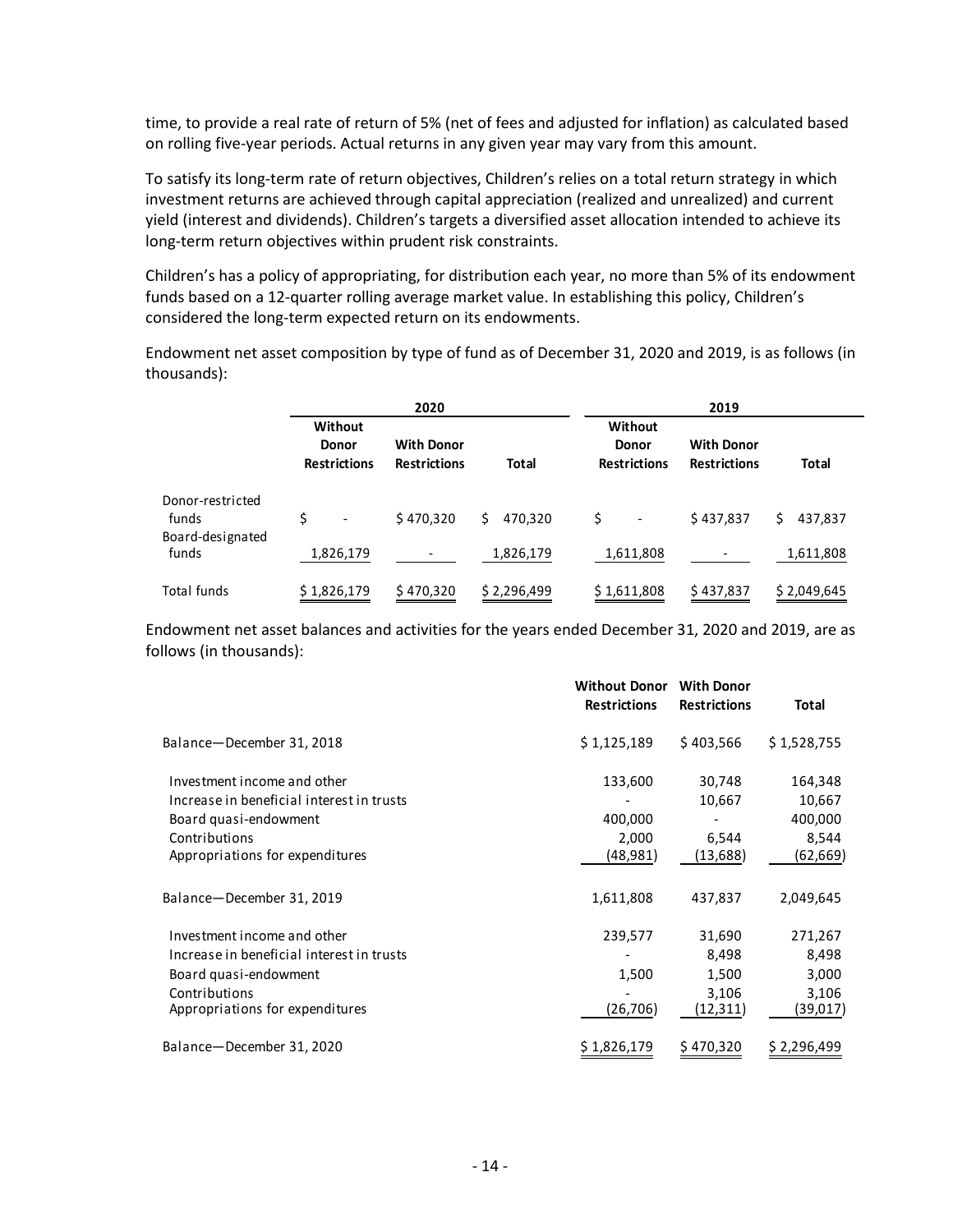Children's receives restricted contributions on behalf of strategic partners for specific purposes. Such restricted contributions are recorded as contributions to net assets with donor restriction and are reclassified from restriction when the amounts are sent to the intended recipient. For the years ended December 31, 2020 and 2019, Children's released from net assets with donor restriction \$1,386,000 and \$1,890,000, respectively.

#### **3. COMMUNITY BENEFIT AND CHARITY CARE**

In accordance with its mission, Children's commits significant resources to promote the health and well-being of children. In support of this endeavor, Children's recognizes that some of its most fragile constituents are children whose families are financially or medically indigent. To that end, Children's provides medical treatment to children whose family or custodians are unable to pay for such treatment. Children's ensures that charity care, indigent care, education, research, and other sponsored community programs ("Community Benefit") benefit all children, regardless of economic status. Therefore, Children's maintains Community Benefit programs, within limits, that are available to the entire community, with equal consideration for those who are poor and underserved. Total Community Benefit for the year ended December 31, 2020, is estimated to be \$299,600,000. Total Community Benefit for the year ended December 31, 2019, as reported in annual filings to the Internal Revenue Service, was \$238,600,000.

Unreimbursed costs for charity care and Medicaid services, a component of Community Benefit, is calculated using a cost-to-charge ratio times the amount of unreimbursed charges, net of funding from the State of Georgia for neonatal care, and other funding provided to defray these costs. Children's estimates unreimbursed costs for charity care and Medicaid services to be approximately \$158,400,000 for the year ended December 31, 2020. Total unreimbursed costs for charity care and Medicaid services for the year ended December 31, 2019, as reported in annual flings to the Internal Revenue Service, was \$130,800,000.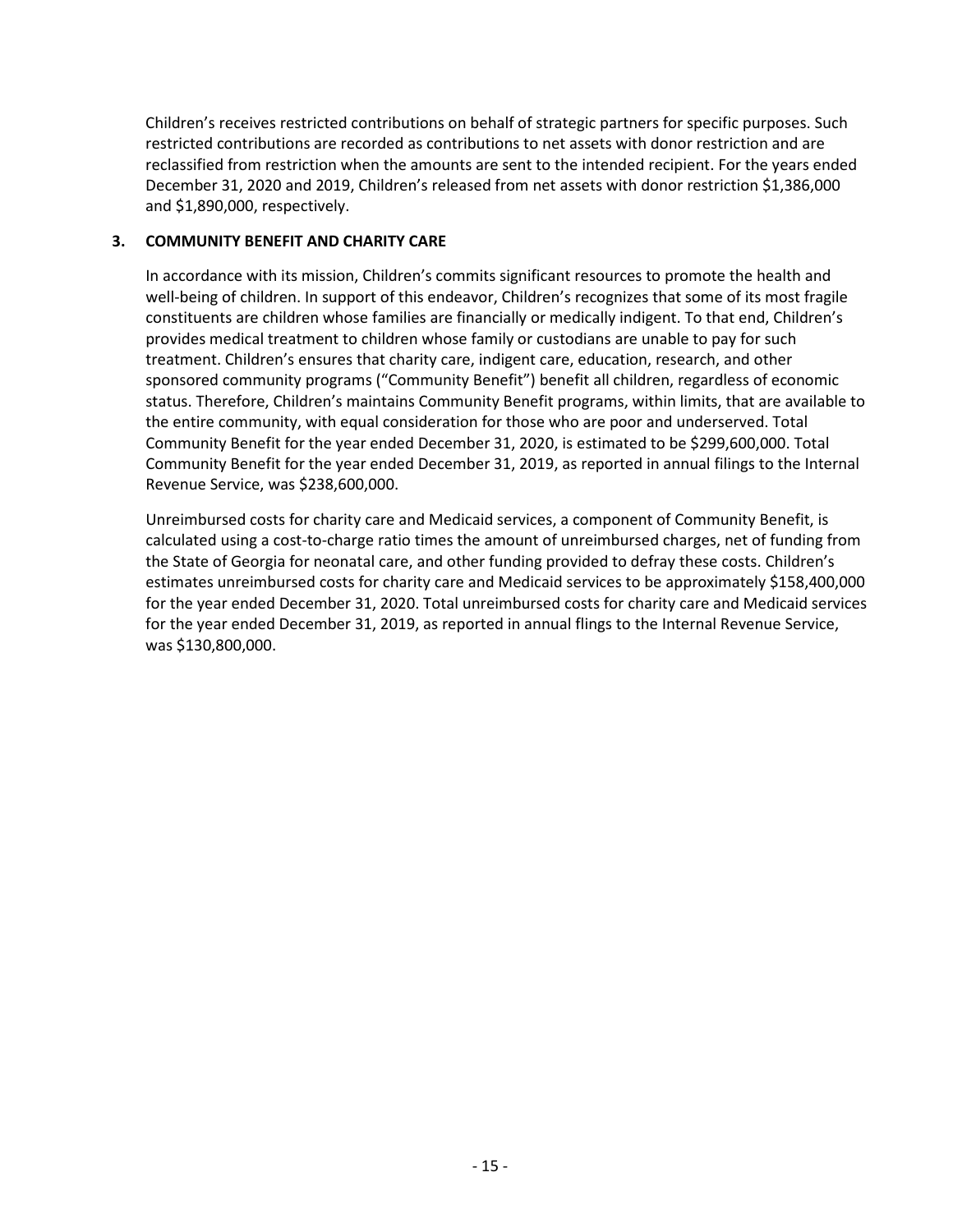#### **4. LIQUIDITY AND AVAILABILITY OF RESOURCES**

Children's liquidity and availability of resources to meet cash needs within one year is presented below. Children's financial assets are reduced by amounts not available for general use because of contractual, donor-imposed, or board-imposed restrictions. Amounts not available include amounts set aside for quasi-endowment that could be drawn upon if the Board approves that action. However, amounts already appropriated from either the donor-restricted endowment or quasi-endowment for general expenditure within one year of the balance sheet date have not been subtracted as unavailable. Amounts available to meet cash needs for general expenditures within one year are as follows (in thousands):

|                                                                        | 2020          | 2019          |
|------------------------------------------------------------------------|---------------|---------------|
| Financial assets:                                                      |               |               |
| Cash and cash equivalents                                              | Ś.<br>161,705 | Ś.<br>102,722 |
| Patient accounts receivable-net                                        | 261,755       | 233,803       |
| Assets whose use is limited                                            | 6,929,068     | 6,089,897     |
| Contributions receivable-net                                           | 61,210        | 35,070        |
| Other receivables                                                      | 31,155        | 4,832         |
| Total financial assets                                                 | 7,444,893     | 6,466,324     |
| Less those unavailable for general expenditure within one year due to: |               |               |
| Contractual or donor-imposed restrictions:                             |               |               |
| Subject to expenditure for specific purpose or passage of time         | (387, 187)    | (195,600)     |
| Subject to spending policy and appropriation                           | (473,900)     | (440, 758)    |
| Bond agreement for asset construction                                  | (574, 250)    | (769, 521)    |
| Collateral held for interest rate swap agreement                       | (46,590)      | (29,600)      |
| Board designations-quasi-endowments                                    | (1,826,179)   | (1,611,808)   |
| Amounts set aside for standby bond purchase agreement                  | (57,093)      | (57, 591)     |
| Unencumbered investments in hedge funds                                | (1,512,964)   | (919, 355)    |
| Unencumbered investments in nonmarketable securities                   | (665, 403)    | (468, 033)    |
| Unencumbered other equity securities                                   | (4, 173)      |               |
| Financial assets available to meet cash needs for general              |               |               |
| expenditures within one year                                           | \$1,897,154   | \$1,974,058   |

Children's is supported by restricted contributions. Because a donor's restriction requires resources to be used in a particular manner or in a future period, Children's must maintain sufficient resources to meet these responsibilities to its donors. Thus, financial assets may not be available for general expenditure within one year. As part of Children's liquidity management, it has a policy to structure its financial assets to be available as its general expenditures, liabilities, and other obligations come due. In addition, Children's invests cash in excess of daily requirements in short-term investments.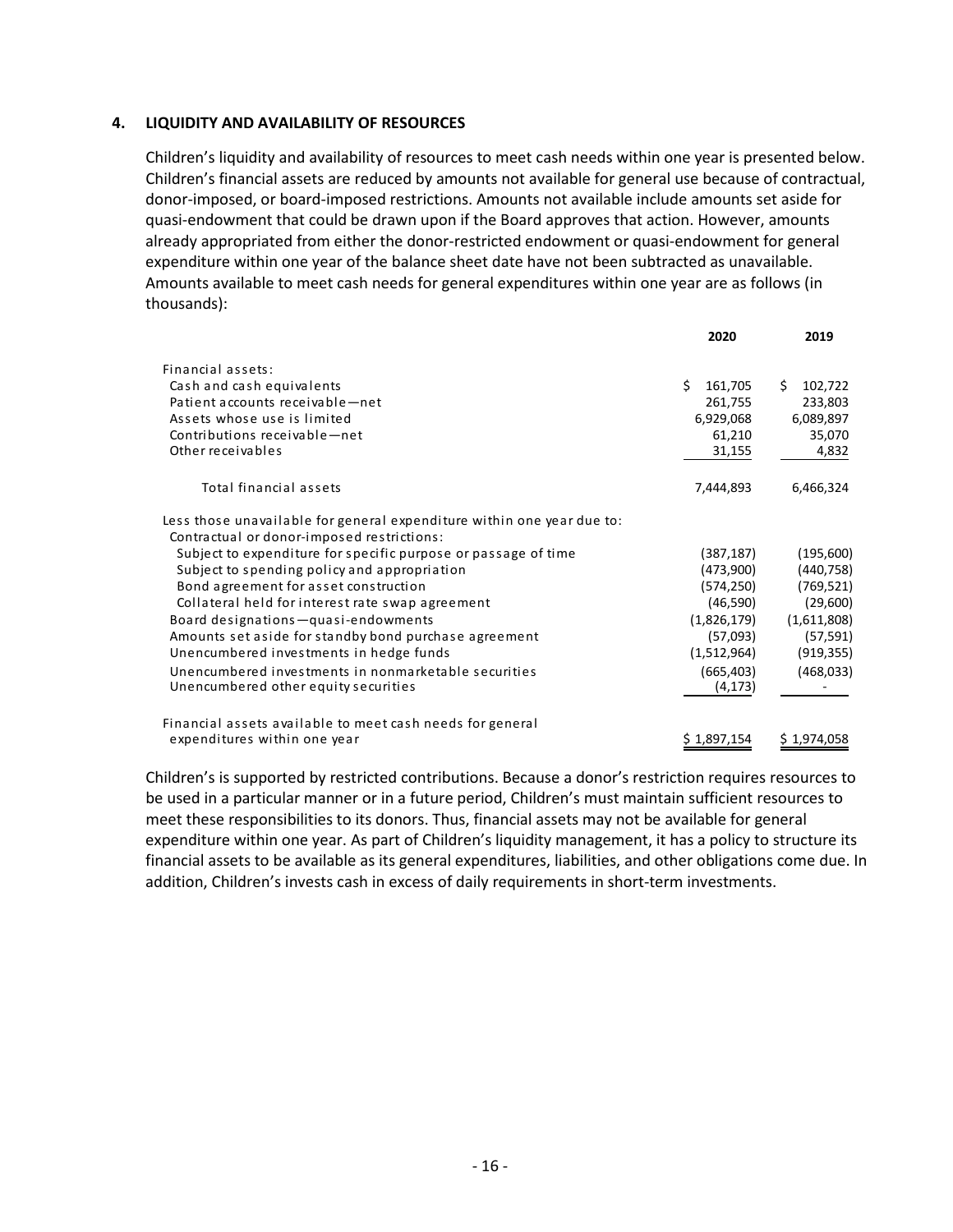#### **5. ASSETS WHOSE USE IS LIMITED**

The composition of assets limited as to use as of December 31, 2020 and 2019, is set forth in the following table (in thousands):

|                                                            | 2020          | 2019        |
|------------------------------------------------------------|---------------|-------------|
| Board-designated for asset acquisition, uncompensated      |               |             |
| care, debt service, strategic, and operational activities: |               |             |
| Cash and cash equivalents                                  | \$<br>278,449 | \$419,429   |
| <b>Equity securities</b>                                   | 1,883,940     | 1,897,310   |
| Other equity securities                                    | 5,325         |             |
| Debt securities                                            | 508,034       | 642,072     |
| Hedge funds                                                | 1,930,611     | 1,176,068   |
| Investments in nonmarketable securities                    | 849,084       | 598,722     |
| Held for capital projects:                                 |               |             |
| Cash and cash equivalents                                  | 184,706       | 193,111     |
| Debt securities                                            | 252,641       |             |
| Cash, cash equivalents, and debt securities held for       |               |             |
| interest rate swap agreement                               | 46,590        | 29,600      |
|                                                            |               |             |
| Subtotal                                                   | 5,939,380     | 4,956,312   |
|                                                            |               |             |
| Bond agreement designated for asset construction:          |               |             |
| Cash and cash equivalents                                  | 117,966       | 40,772      |
| Debt securities                                            | 456,284       | 728,749     |
|                                                            |               |             |
| Subtotal                                                   | 574,250       | 769,521     |
|                                                            |               |             |
| Donor-restricted for special purposes, such as             |               |             |
| uncompensated child care:                                  |               |             |
| Cash and cash equivalents                                  | 21,208        | 32,269      |
| <b>Equity securities</b>                                   | 143,412       | 145,853     |
| Other equity securities                                    | 406           |             |
| Debt securities                                            | 38,695        | 49,398      |
| Hedge funds                                                | 147,046       | 90,481      |
| Investments in nonmarketable securities                    | 64,671        | 46,063      |
|                                                            |               |             |
| Subtotal                                                   | 415,438       | 364,064     |
|                                                            |               |             |
| Total assets whose use is limited                          | 6,929,068     | 6,089,897   |
|                                                            |               |             |
| Less portion classified as current (Note 7)                | (57,093)      | (57, 591)   |
|                                                            |               |             |
| Total assets whose use is limited-noncurrent               | \$6,871,975   | \$6,032,306 |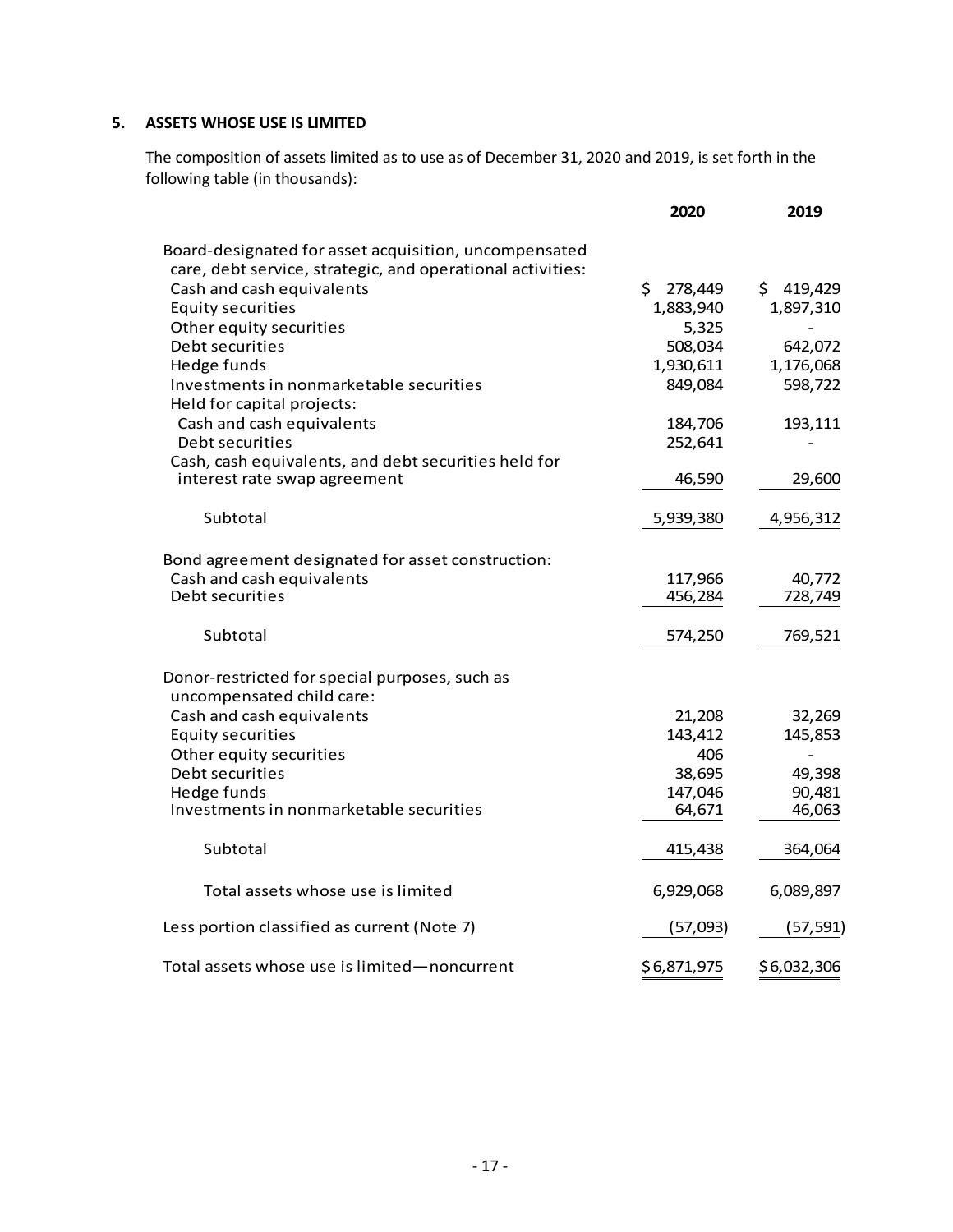**Investment Income**—Significant components of investment income for the years ended December 31, 2020 and 2019, are as follows (in thousands):

|                                                  | 2020                                           |                                      |           | 2019                                    |                                      |           |
|--------------------------------------------------|------------------------------------------------|--------------------------------------|-----------|-----------------------------------------|--------------------------------------|-----------|
|                                                  | Without<br><b>Donor</b><br><b>Restrictions</b> | With<br>Donor<br><b>Restrictions</b> | Total     | Without<br>Donor<br><b>Restrictions</b> | With<br>Donor<br><b>Restrictions</b> | Total     |
| Investment income and other:                     |                                                |                                      |           |                                         |                                      |           |
| Interest and dividends                           | \$27,702                                       | Ś.<br>$\sim$                         | \$27,702  | \$50,176                                | \$ -                                 | \$50,176  |
| Net realized gains on sales of investments       | 107,938                                        | 5,798                                | 113,736   | 198,428                                 | 10,452                               | 208,880   |
| Net unrealized gains on investments              | 482,027                                        | 25,892                               | 507,919   | 388,604                                 | 20,468                               | 409,072   |
| Equity in income of unconsolidated investments   | 143,824                                        |                                      | 143,824   | 24,160                                  |                                      | 24,160    |
| Total investment income and other                | 761,491                                        | 31,690                               | 793,181   | 661,368                                 | 30,920                               | 692,288   |
| Less investment expenses                         | (12, 576)                                      |                                      | (12, 576) | (4, 523)                                |                                      | (4, 523)  |
| Net of investment expenses                       | 748,915                                        | 31,690                               | 780,605   | 656,845                                 | 30,920                               | 687,765   |
| Less investment return designated for operations | (25, 752)                                      |                                      | (25, 752) | (23, 675)                               |                                      | (23, 675) |
| Total                                            | \$723,163                                      | \$31,690                             | \$754,853 | \$633,170                               | \$30,920                             | \$664,090 |

**Investments in Nonmarketable Securities Accounted for under the Equity Method**—The accompanying consolidated statements of operations reflect equity in income related to Children's investment in nonmarketable securities required to be accounted for under the equity method of accounting of approximately \$143,824,000 and \$24,160,000 for the years ended December 31, 2020 and 2019, respectively.

Summarized unaudited financial information for the entities represented by the nonmarketable securities Children's accounts for under the equity method as of and for the years ended December 31, 2020 and 2019, is as follows (in thousands):

|                       | 2020          | 2019         |
|-----------------------|---------------|--------------|
| Total assets          | \$113,499,323 | \$88,330,865 |
| Total liabilities     | 4,476,114     | 8,911,723    |
| Equity                | 109,023,209   | 79,419,142   |
| Revenue               | 865,504       | 1,147,344    |
| Net unrealized income | 17,321,491    | 6,233,320    |
| Net income            | 19,645,007    | 12,391,268   |
|                       |               |              |

At December 31, 2020, Children's had outstanding funding commitments to purchase general investment partnership interests of approximately \$750,184,000. These commitments will be met over the next five years.

#### **6. FAIR VALUE MEASUREMENTS**

Children's uses fair value to measure certain financial assets and financial liabilities. Fair value is defined as the price that would be received to sell an asset or paid to transfer a liability ("exit price") in an orderly transaction between market participants at the measurement date.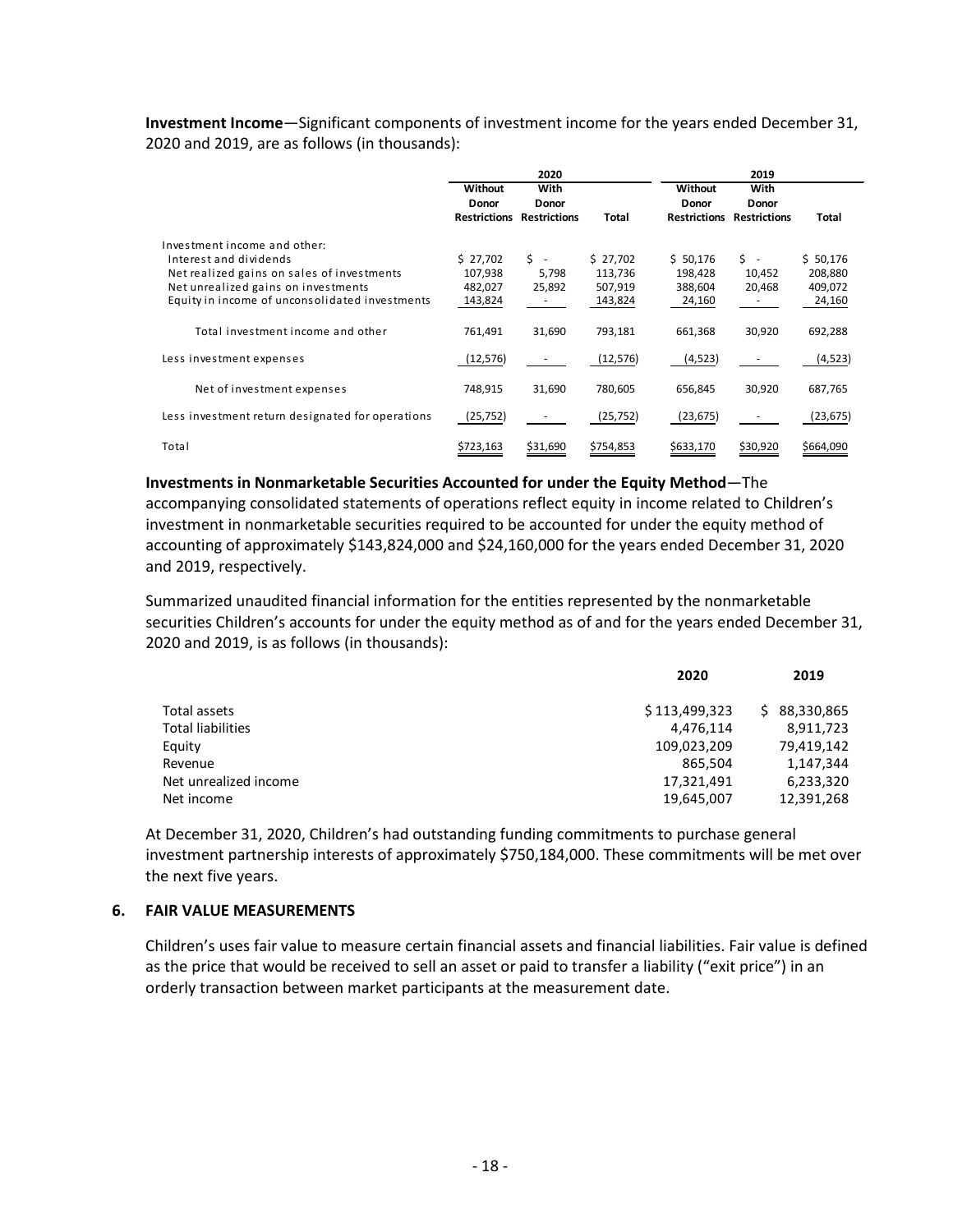In determining fair value, Children's uses various valuation approaches. The hierarchy of those valuation approaches is broken down into three levels based on the reliability of inputs as follows:

*Level 1*—Inputs are quoted prices in active markets for identical assets or liabilities that the reporting entity has the ability to access at the measurement date. An active market for the asset or liability is a market in which transactions for the asset or liability occur with sufficient frequency and volume to provide pricing information on an ongoing basis. The valuation under this approach does not entail a significant degree of judgment.

*Level 2*—Inputs are other than quoted prices included within Level 1 that are observable for the asset or liability, either directly or indirectly. Level 2 inputs include quoted prices for similar assets or liabilities in active markets, inputs other than quoted prices that are observable for the asset or liability (e.g., interest rates and yield curves observable at commonly quoted intervals or current market), and contractual prices for the underlying financial instrument, as well as other relevant economic measures.

*Level 3*—Inputs are unobservable inputs for the asset or liability. Unobservable inputs shall be used to measure fair value to the extent that observable inputs are not available, thereby allowing for situations in which there is little, if any, market activity for the asset or liability at the measurement date.

The fair value table presents information about Children's assets and liabilities measured at fair value on a recurring basis as of December 31, 2020 and 2019, as follows (in thousands):

| Fair Value-December 31, 2020     | Level 1       | Level 2     | Level 3   | Total         |
|----------------------------------|---------------|-------------|-----------|---------------|
| Assets whose use is limited:     |               |             |           |               |
| Cash and cash equivalents        | 648,919<br>Ś. | \$          | \$        | Ś.<br>648,919 |
| Equity securities:               |               |             |           |               |
| US equities                      | 440,404       |             |           | 440,404       |
| Non-US equities                  | 72,453        |             |           | 72,453        |
| Debt securities:                 |               |             |           |               |
| Government agencies              |               | 1,255,654   |           | 1,255,654     |
| Mutual funds:                    |               |             |           |               |
| Equity funds                     | 213,768       | 326,806     |           | 540,574       |
| Fixed-income funds               | 175,839       |             |           | 175,839       |
| Beneficial interests in trusts   |               |             | 179,723   | 179,723       |
| Total assets at fair value       | \$1,551,383   | \$1,582,460 | \$179,723 | 3,313,566     |
| Net asset value:                 |               |             |           |               |
| Commingled equity funds          |               |             |           | 798,082       |
| Hedge funds                      |               |             |           | 2,077,657     |
| Other equity securities          |               |             |           | 5,731         |
| Total                            |               |             |           | \$6,195,036   |
|                                  |               |             |           |               |
| Liabilities - interest rate swap |               |             |           |               |
| agreements                       |               | 117,948     |           | 117,948       |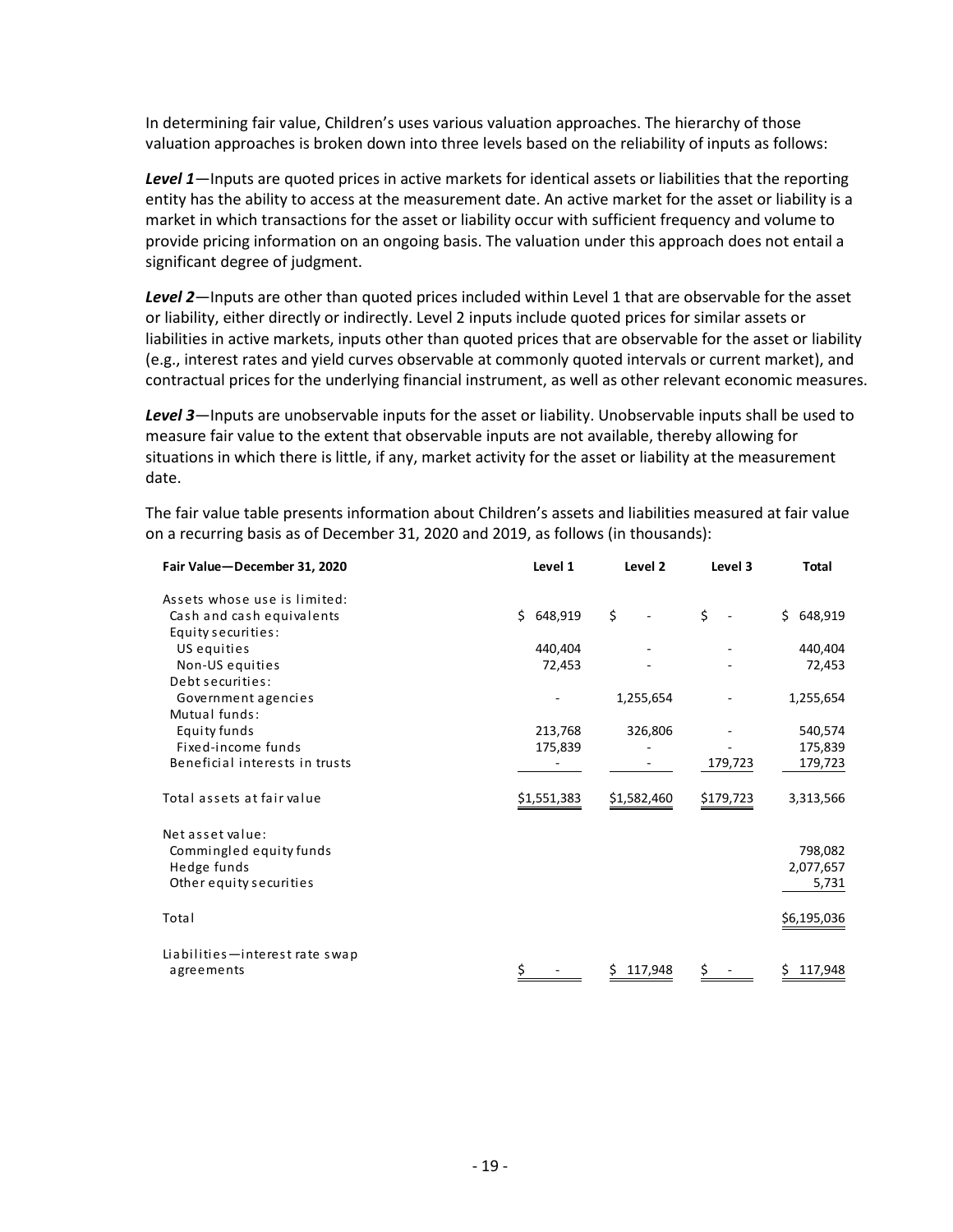| Fair Value-December 31, 2019     | Level 1     | Level 2     | Level 3   | <b>Total</b>  |
|----------------------------------|-------------|-------------|-----------|---------------|
| Assets whose use is limited:     |             |             |           |               |
| Cash and cash equivalents        | \$715,181   | \$          | \$        | \$<br>715,181 |
| Equity securities:               |             |             |           |               |
| US equities                      | 320,723     |             |           | 320,723       |
| Non-US equities                  | 51,773      |             |           | 51,773        |
| Debt securities:                 |             |             |           |               |
| Government agencies              |             | 1,348,840   |           | 1,348,840     |
| Corporate bonds                  |             | 68,429      |           | 68,429        |
| Other                            |             | 2,950       |           | 2,950         |
| Mutual funds:                    |             |             |           |               |
| Equity funds                     | 467,777     | 686,472     |           | 1,154,249     |
| Fixed-income funds               | 1,137       |             |           | 1,137         |
| Beneficial interests in trusts   |             |             | 171,109   | 171,109       |
| Total assets at fair value       | \$1,556,591 | \$2,106,691 | \$171,109 | 3,834,391     |
| Net asset value:                 |             |             |           |               |
| Commingled equity funds          |             |             |           | 515,281       |
| Hedge funds                      |             |             |           | 1,266,549     |
| Total                            |             |             |           | \$5,616,221   |
| Liabilities - interest rate swap |             |             |           |               |
| agreements                       |             | 93,305      |           | 93,305        |

The estimated fair value of beneficial interests in trusts is based on unobservable inputs that are not corroborated by observable market data and are thus classified as Level 3. Beneficial interests in trusts are primarily valued based on expected discounted cash flows or, in some cases, on the value of underlying assets.

#### **Investments Measured at Net Asset Value**

*Commingled Equity Funds*—As of December 31, 2020 and 2019, Children's held approximately \$798,082,000 and \$515,281,000, respectively, in commingled equity funds that are not publicly traded. The underlying assets in the funds are publicly traded on the exchanges and price quotes for the assets held by the funds are readily available. These investments are redeemable at net asset value and can be liquidated, subject to a 7-day to 30-day notification period.

*Hedge Funds*—As of December 31, 2020 and 2019, Children's held approximately \$2,077,657,000 and \$1,266,549,000, respectively, in hedge funds that pursue multiple strategies to diversify risk and reduce volatility. These funds typically allow redemptions quarterly, annually, or biannually and require a redemption notification period of 45 days to 90 days. No unfunded commitments existed with respect to these hedge funds as of December 31, 2020.

*Other Equity Securities*—As of December 31, 2020, Children's held approximately \$5,731,000 in other equity securities that are not publicly traded and do not allow redemption within an initial three-year period. As of December 31, 2020, Children's had \$44,300,000 in remaining funding commitments with a three-year lock up period.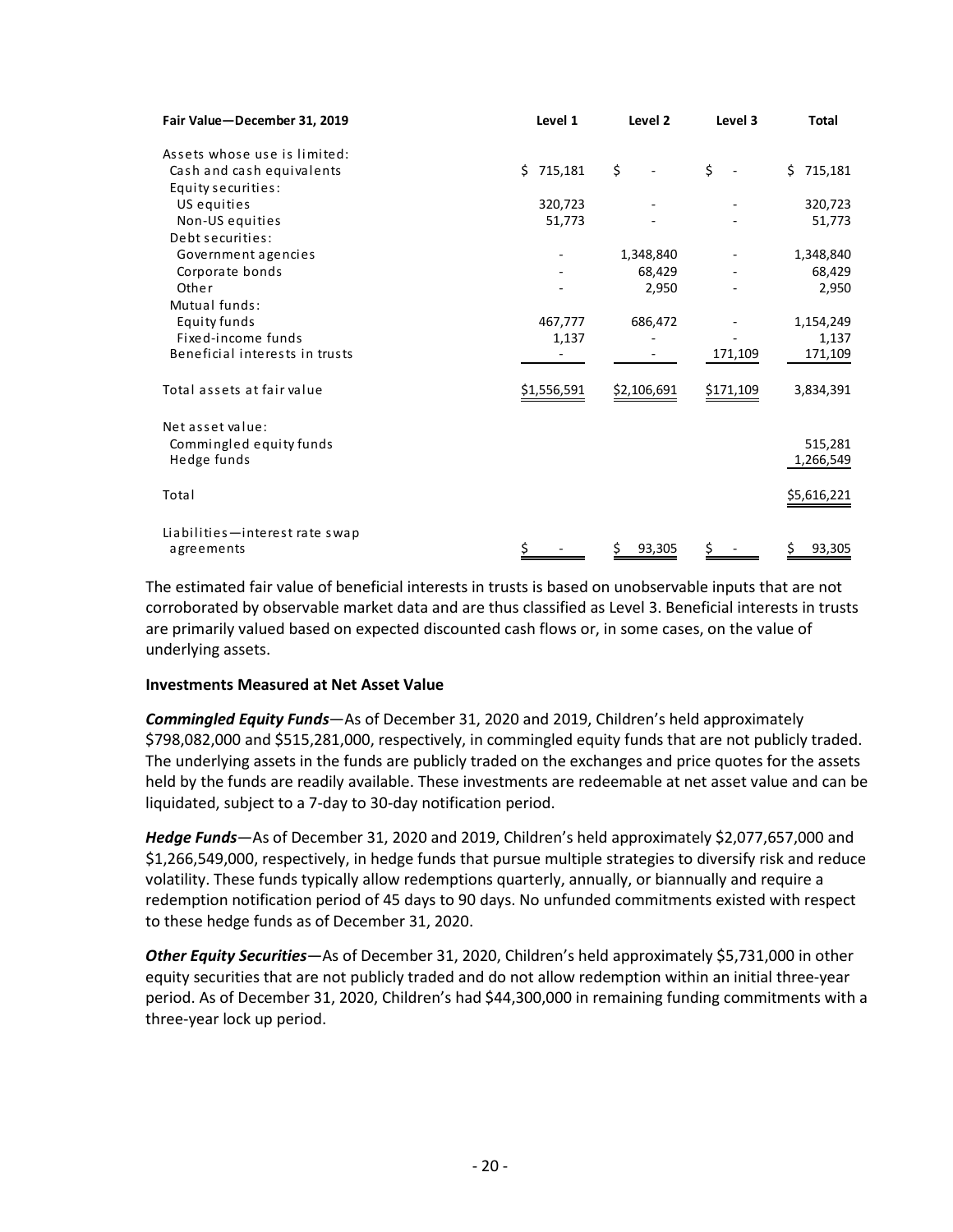The changes in assets classified as Level 3 for the years ended December 31, 2020 and 2019, are as follows (in thousands):

|                                                              | 2020           | 2019      |
|--------------------------------------------------------------|----------------|-----------|
| Balance-January 1                                            | \$171,109      | \$160,270 |
| Contributions<br>Realized and unrealized gains – net of fees | 1,136<br>7,478 | 10,839    |
| Balance-December 31                                          | \$179,723      | \$171,109 |

During the years ended December 31, 2020 and 2019, there were no significant transfers between Level 1, Level 2, or Level 3 investments.

**Cash and Cash Equivalents and Accounts Receivables**—The carrying amount approximates fair value because of the short-term nature of these instruments.

#### **7. LONG-TERM DEBT**

A summary of long-term debt as of December 31, 2020 and 2019, is as follows (in thousands):

|                                                                                                                                                                                                                                                                                                                              | 2020                             | 2019                               |
|------------------------------------------------------------------------------------------------------------------------------------------------------------------------------------------------------------------------------------------------------------------------------------------------------------------------------|----------------------------------|------------------------------------|
| 2008 Certificates & Bonds-2008 variable rate revenue anticipation<br>certificates and bonds due July 2042. Interest rates range from 0.80% to<br>5.26% for the year ended December 31, 2020. Mandatory sinking fund<br>redemption beginning July 2009.                                                                       | \$<br>65,335                     | \$<br>65,895                       |
| 2017 Certificates & Bonds-2017 variable rate revenue anticipation<br>certificates and bonds due July 2039. Interest rates range from 0.37% to<br>1.69% for the year ended December 31, 2020.                                                                                                                                 | 163,625                          | 166,050                            |
| 2019 Certificates & Bonds-2019 fixed and variable rate revenue anticipation<br>certificates and bonds due July 2049. Interest rates range from 0.09% to<br>5.95% payable semiannually-including unamortized premium of \$103,430<br>in 2020 and \$112,553 in 2019. Mandatory sinking fund redemption<br>beginning July 2040. | 1,083,925                        | 1,115,708                          |
| 2013 Surgery Center Commercial Note-Term note paid in December 2020<br>Interest rate of 3.50%. Principal and interest payable monthly.                                                                                                                                                                                       |                                  | 437                                |
| Subtotal                                                                                                                                                                                                                                                                                                                     | 1,312,885                        | 1,348,090                          |
| Less bond issuance costs<br>Less current maturities of long-term debt<br>Less long-term debt classified as current due to terms of standby<br>purchase agreements                                                                                                                                                            | (6,954)<br>(30, 309)<br>(57,093) | (7, 735)<br>(35, 111)<br>(57, 591) |
| Long-term debt-net of portion classified as current                                                                                                                                                                                                                                                                          | \$1,218,529                      | \$1,247,653                        |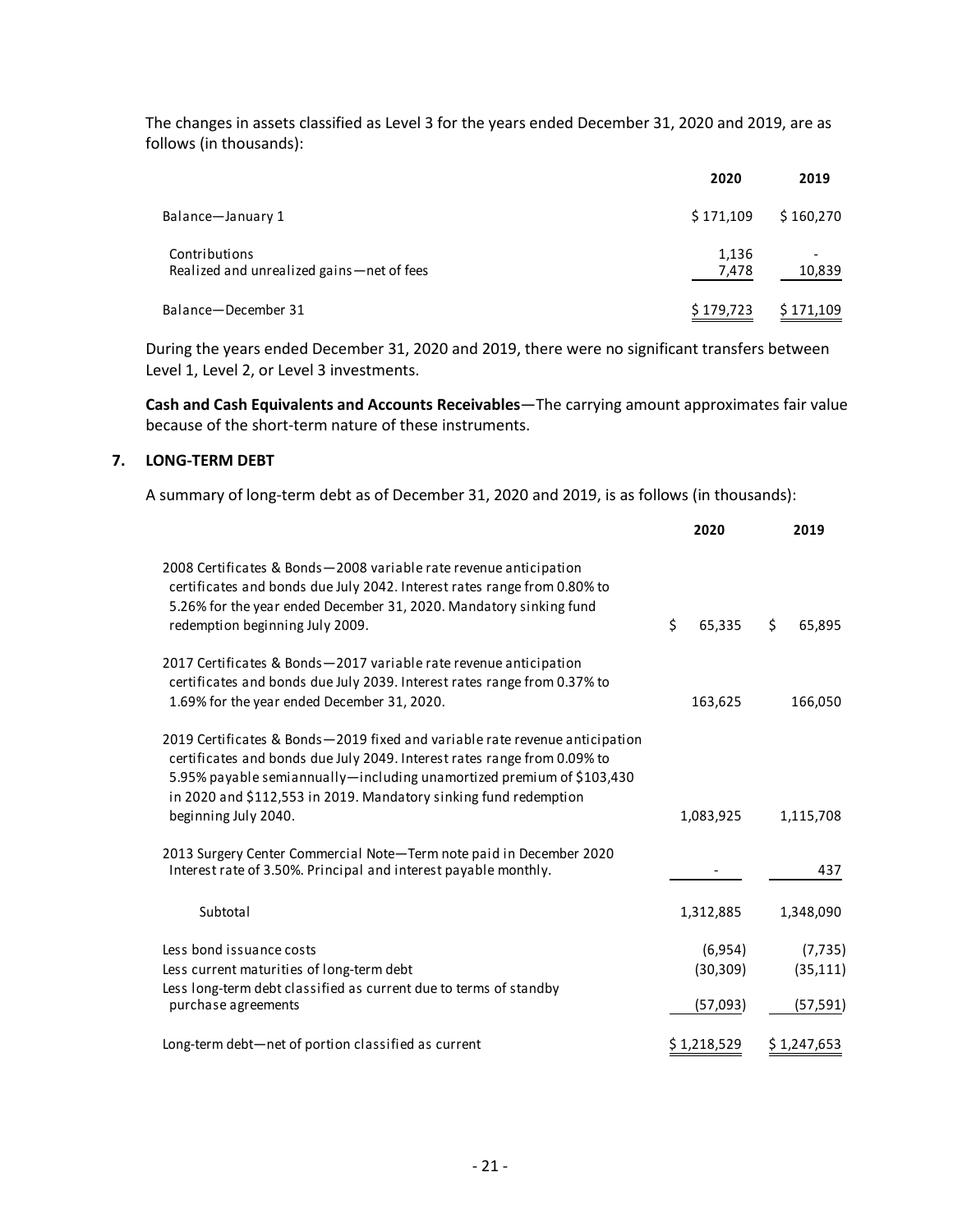In February 2008, the DeKalb Private Hospital Authority (the "DeKalb Authority") issued approximately \$120,000,000 in tax-exempt revenue anticipation certificates and the Development Authority of Fulton County (the "Fulton Authority") issued approximately \$72,965,000 of tax-exempt revenue bonds (collectively, the "2008 Certificates & Bonds") pursuant to a trust indenture by and among the DeKalb Authority, the Fulton Authority, and certain investment banks. The proceeds were loaned to Children's pursuant to loan agreements between the DeKalb Authority and Children's and the Fulton Authority and Children's and were used to make capital additions and renovations at the hospitals.

In April 2017, the DeKalb Authority issued approximately \$163,000,000 in tax-exempt revenue anticipation certificates and the Fulton Authority issued approximately \$57,000,000 of tax-exempt revenue bonds (collectively, the "2017 Certificates & Bonds") pursuant to a trust indenture by and among the DeKalb Authority and the Fulton Authority. The 2017 Certificates & Bonds were acquired under a direct placement agreement by a financial institution for a 10-year term. The proceeds were loaned to Children's pursuant to loan agreements between the DeKalb Authority and Children's and the Fulton Authority and Children's and were used to make capital additions and renovations at the hospitals, reimbursement of routine capital, and development of an ambulatory care facility.

On August 20, 2019, the Brookhaven Development Authority ("Brookhaven Authority") issued approximately \$736,765,000 in fixed rate tax-exempt revenue bonds and \$109,885,000 in variable rate tax-exempt revenue bonds; the DeKalb Authority issued approximately \$81,255,000 in fixed rate taxexempt revenue anticipation certificates; and the Fulton Authority issued approximately \$75,250,000 in fixed rate tax-exempt revenue bonds (collectively, "2019 Certificates & Bonds") pursuant to a trust indenture by and among Brookhaven Authority, the DeKalb Authority, the Fulton Authority, and certain investment banks. The proceeds were loaned to Children's pursuant to loan agreements between the Brookhaven Authority and Children's; the DeKalb Authority and Children's; and the Fulton Authority and Children's and is being used to fund the North Druid Hills medical campus and refund certain certificates and bonds.

The variable rate 2008 Certificates & Bonds and the variable rate 2019 Certificates & Bonds (collectively, the "Variable Rate Certificates & Bonds") are remarketed on a weekly basis and the bondholders have the ability to tender any or all of the bonds at each remarketing date. Children's has a standby purchase agreement ("SBPA") with a financial institution to serve as security for the payment of the Variable Rate Certificates & Bonds. In the event bondholders elect to tender any or all of the Variable Rate Certificates & Bonds for purchase and the revenue bonds are not able to be remarketed, the SBPA is utilized to purchase the revenue bonds. Any amounts outstanding on the SBPA are repayable over a three-year period. As a result, Children's has included \$57,093,000 and \$57,591,000 in current liabilities as of December 31, 2020 and 2019, respectively. There were no amounts outstanding at December 31, 2020 or 2019.

**Interest Rate Swap Agreements**—In connection with certain bond issues, Children's entered into interest rate swap agreements with three banks effectively converting Children's interest rate exposure on a portion of this debt from a variable to a fixed rate. Children's does not follow hedge accounting for these interest rate swaps. The interest rate swaps had an aggregate notional amount of approximately \$336,400,000 and \$341,705,000 at December 31, 2020 and 2019, respectively. As of December 31, 2020 and 2019, Children's has recorded a liability of approximately \$117,948,000 and \$93,305,000, respectively, related to these interest rate swaps in other noncurrent liabilities in the accompanying consolidated balance sheets. The decrease in fair value of these interest rate swaps of approximately \$24,642,000 and \$23,235,000 is included in revenues over expenses in the accompanying consolidated statements of operations for the years ended December 31, 2020 and 2019, respectively.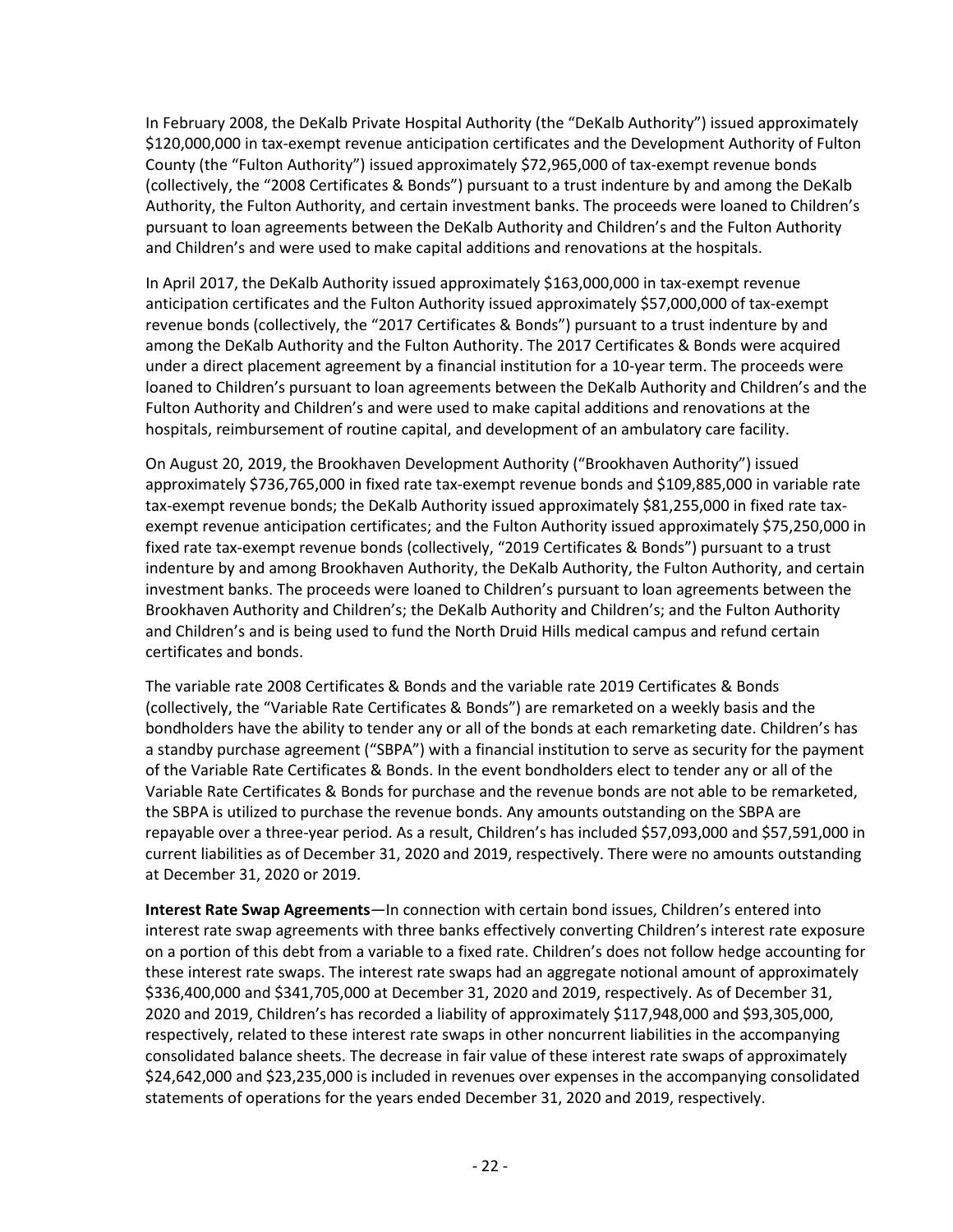**Bond Issuance Costs**—Costs incurred in issuing long-term debt are amortized over the life of the underlying debt. The gross amount of bond issuance costs as of December 31, 2020 and 2019, totaled \$10,487,000 and the related accumulated amortization totaled \$3,533,000 and \$2,752,000, respectively.

**Debt Maturities**—Future scheduled maturities of long-term debt as of December 31, 2020, are as follows (in thousands):

| <b>Years Ending</b> |              |
|---------------------|--------------|
| December 31         |              |
| 2021                | 21,625<br>\$ |
| 2022                | 22,615       |
| 2023                | 23,670       |
| 2024                | 24,760       |
| 2025                | 25,935       |
| Thereafter          | 1,090,850    |
| Total               | \$1,209,455  |

#### **8. LEASES**

Children's leases property and equipment under operating leases. For lease terms over a year, Children's records the related right-of-use assets and right-of-use obligations at the present value of lease payments over the term. Many leases include rental escalation clauses and renewal options that are factored into estimated lease payments when appropriate.

Children's utilizes an incremental borrowing rate to discount the lease payments based on information available at lease commencement when readily determinable implicit interest rates are not available.

The following table presents Children's lease-related assets and liabilities as of December 31, 2020 (in thousands):

|                                                                   | <b>Balance Sheet Classification</b>                 | Amount              |
|-------------------------------------------------------------------|-----------------------------------------------------|---------------------|
| Assets:<br>Operating leases                                       | Right-of-use lease assets                           | \$45,179            |
| Total lease assets                                                |                                                     | 45,179              |
| Liabilities:<br>Operating leases:<br>Current                      | Current portion of right-of-use                     |                     |
| Long-term                                                         | lease obligations<br>Right-of-use lease obligations | \$10,045<br>37,226  |
| Total lease liabilities                                           |                                                     | 47,271              |
| Weighted-average remaining term<br>Weighted-average discount rate |                                                     | 6.3 years<br>2.49 % |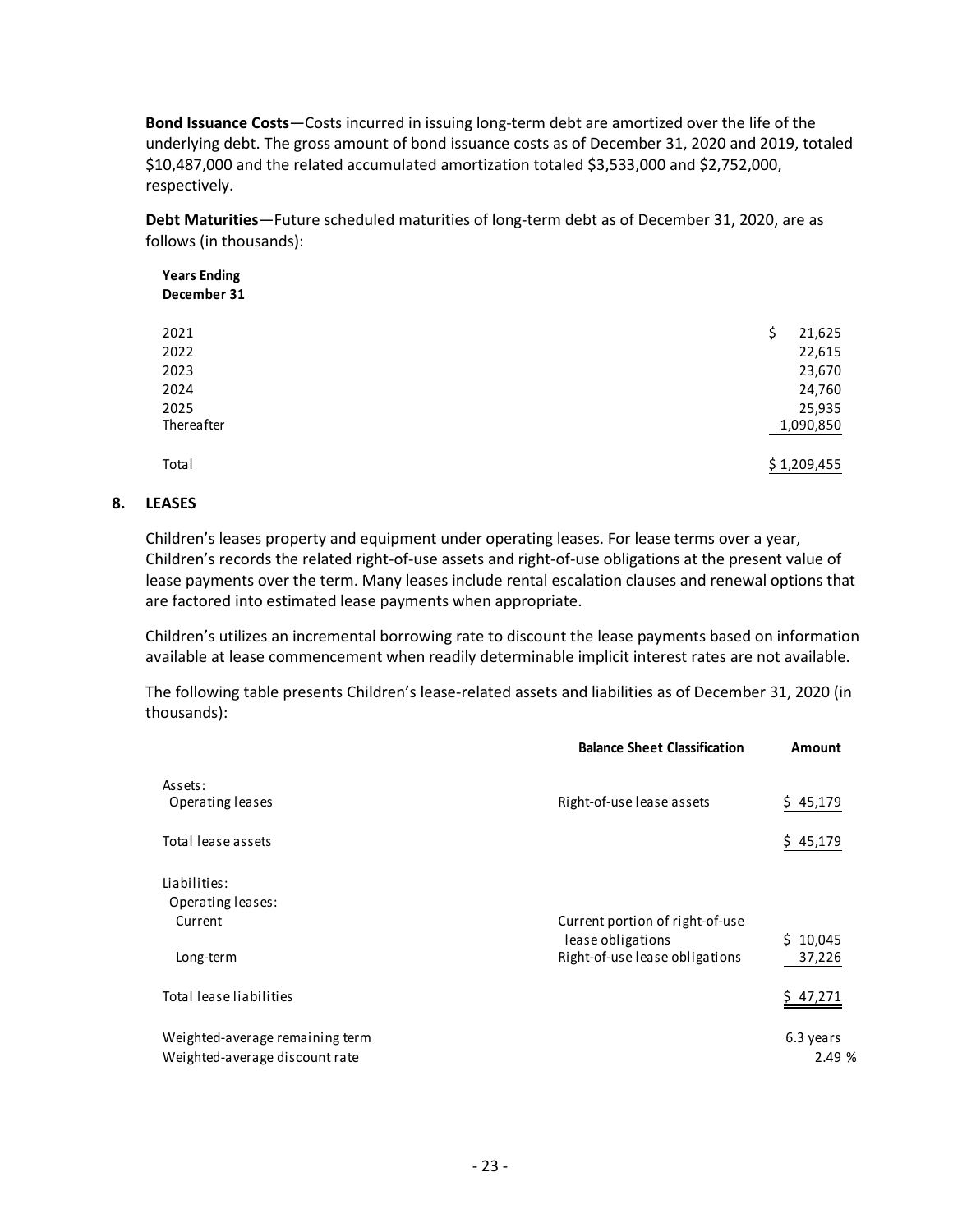Total operating lease expense amounted to approximately \$16,191,000 and \$17,758,000 for the years ended December 31, 2020 and 2019, respectively, and were included as other expenses on the consolidated statements of operations.

The following table presents undiscounted minimum lease payments for the year ended December 31, 2020 (in thousands):

**Years Ending December 31**

| 2021                                                | \$11,398  |
|-----------------------------------------------------|-----------|
| 2022                                                | 10,011    |
| 2023                                                | 9,366     |
| 2024                                                | 8,627     |
| 2025                                                | 7,803     |
| Thereafter                                          | 16,675    |
|                                                     |           |
| Total minimum lease payments                        | 63,880    |
| Less amount of lease payments representing interest | (16, 609) |
|                                                     |           |
| Present value of future minimum lease payments      | 47,271    |
| Less current obligations under lease                | (10, 045) |
|                                                     |           |
| Long-term lease obligations                         | \$37,226  |

For the year ended December 31, 2020, the cash flow and other information related to leases were as follows (in thousands):

| Cash paid for amounts included in the measurement of lease liabilities:<br>Operating cash outflows from operating and short-term leases | \$9,721 |
|-----------------------------------------------------------------------------------------------------------------------------------------|---------|
| Right-of-use assets obtained in exchange for new lease obligations:<br>Operating leases                                                 | \$4,017 |

#### **9. RETIREMENT BENEFITS**

Children's maintains defined contribution retirement plans. Contributions to the plans were \$44,074,000 and \$44,276,000 for the years ended December 31, 2020 and 2019, respectively.

#### **10. COMMITMENTS AND CONTINGENCIES**

**Insurance Arrangements**—Children's is self-insured for a substantial portion of its general and medical professional liability risks. Children's maintains self-insurance plan limits of \$1,000,000 per occurrence for general liability and \$3,000,000 per medical incident for professional liability, plus a \$4,500,000 each loss/\$4,500,000 aggregate self-insured professional liability buffer layer. The self-insurance plan is subject to a \$21,500,000 combined annual aggregate limit. General liability coverage is occurrence based and professional liability coverage is provided on a claims-made basis. In addition, claims incurred but not reported prior to January 1, 2001, are covered under a commercial insurance policy subject to a \$250,000 per occurrence and \$750,000 aggregate retention.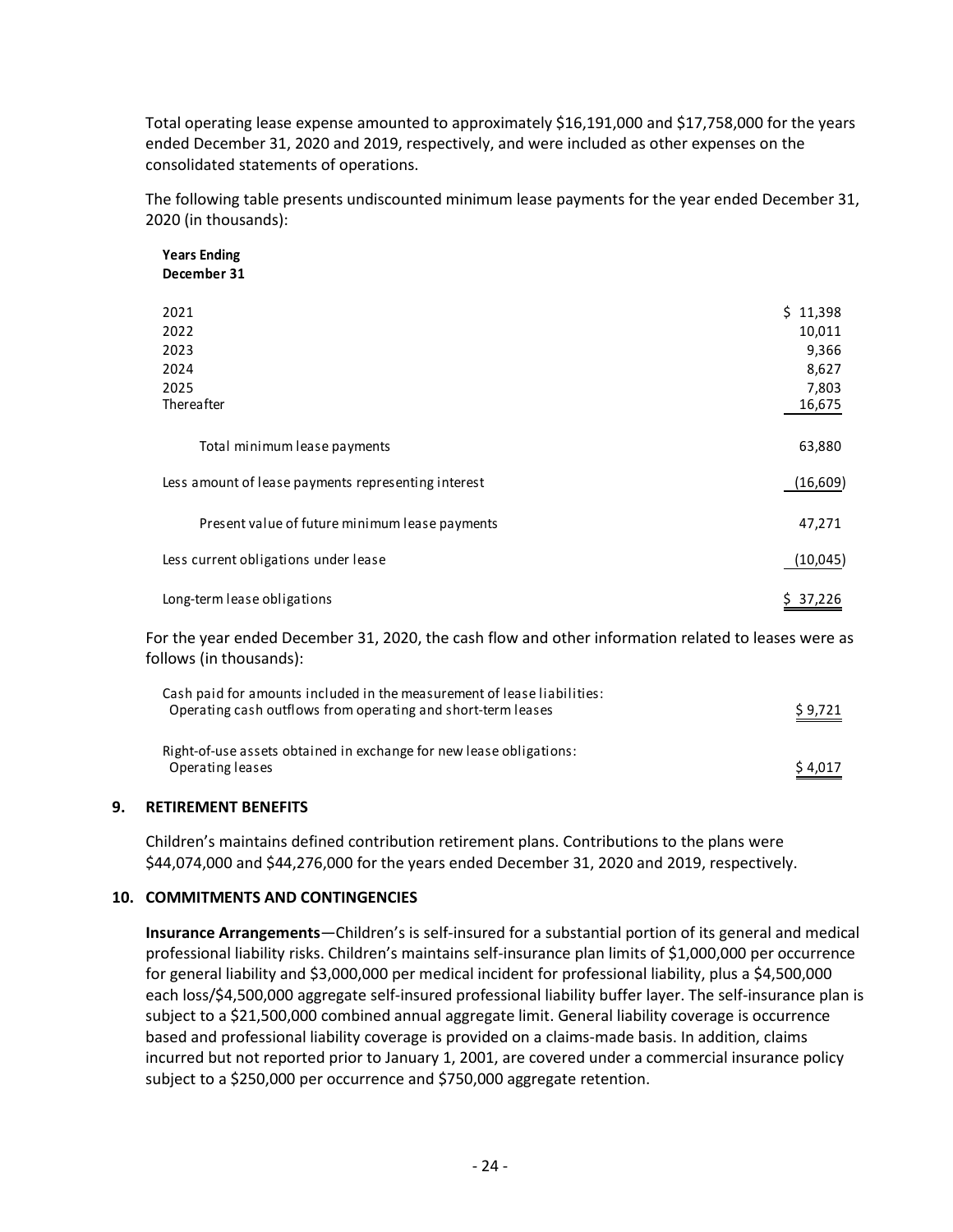The accrual for self-insured general and medical professional liability losses, including loss adjustment expense, is based on actuarial estimates using historical claims experience adjusted for current industry trends. The actual claim settlements and expenses may differ from amounts provided, but in the opinion of management, an adequate accrual has been made for such claims at December 31, 2020 and 2019.

Children's self-insures its health insurance and workers' compensation programs, supplemented with certain stop-loss coverages. Estimates are made for known claims outstanding and claims incurred but not reported under the programs and are recorded as accrued liabilities in the accompanying consolidated balance sheets.

Litigation—Certain lawsuits have been filed against Children's claiming alleged personal and punitive damages. While the outcome of these lawsuits is not presently determinable, it is the opinion of management that the claims will not have a material adverse effect on Children's consolidated financial position, results of operations, or cash flows.

#### **11. FUNCTIONAL EXPENSES**

The mission of Children's is to make kids better today and healthier tomorrow. Program expenses relating to this mission, general and administrative, and fundraising for the years ended December 31, 2020 and 2019, are as follows (in thousands):

|                    | 2020 |                    |                    |                                    |     |                 |              |              |  |
|--------------------|------|--------------------|--------------------|------------------------------------|-----|-----------------|--------------|--------------|--|
|                    |      | <b>General and</b> |                    |                                    |     |                 |              |              |  |
|                    |      | Program            |                    | <b>Administrative Fund-Raising</b> |     |                 | <b>Total</b> |              |  |
| Salaries and wages | \$   | 780,186            | \$.                | 48,918                             | \$. | 7,286           | \$           | 836,390      |  |
| Employee benefits  |      | 155,193            |                    | 10,840                             |     | 1,386           |              | 167,419      |  |
| Purchased services |      | 192,431            |                    | 22,529                             |     | 3,865           |              | 218,825      |  |
| Supplies           |      | 203,557            | 1,344              |                                    | 82  |                 |              | 204,983      |  |
| Other expenses     |      | 85,653             |                    | 8,642                              |     | 1,732           |              | 96,027       |  |
| Interest expense   |      | 18,552             |                    |                                    |     |                 |              | 18,552       |  |
| Depreciation       |      | 78,695             |                    | 19,637                             |     | 47              |              | 98,379       |  |
| Total              |      | \$1,514,267        |                    | \$111,910                          |     | \$14,398        |              | \$1,640,575  |  |
|                    |      | 2019               |                    |                                    |     |                 |              |              |  |
|                    |      |                    | <b>General and</b> |                                    |     |                 |              |              |  |
|                    |      | Program            |                    | <b>Administrative Fund-Raising</b> |     |                 |              | <b>Total</b> |  |
| Salaries and wages | \$   | 781,089            | Ś.                 | 47,877                             | Ś.  | 8,525           | \$           | 837,491      |  |
| Employee benefits  |      | 186,556            |                    | 12,773                             |     | 1,916           |              | 201,245      |  |
| Purchased services |      | 153,347            |                    | 17,226                             |     | 5,106           |              | 175,679      |  |
| Supplies           |      | 201,945            |                    | 797                                |     | 115             |              | 202,857      |  |
| Other expenses     |      | 97,690             |                    | 12,187                             |     | 1,836           |              | 111,713      |  |
| Interest expense   |      | 23,904             |                    |                                    |     |                 |              | 23,904       |  |
| Depreciation       |      | 75,996             |                    | 13,561                             |     | 35              |              | 89,592       |  |
| Total              |      | \$1,520,527        | \$ 104,421         |                                    |     | <u>\$17,533</u> | \$1,642,481  |              |  |